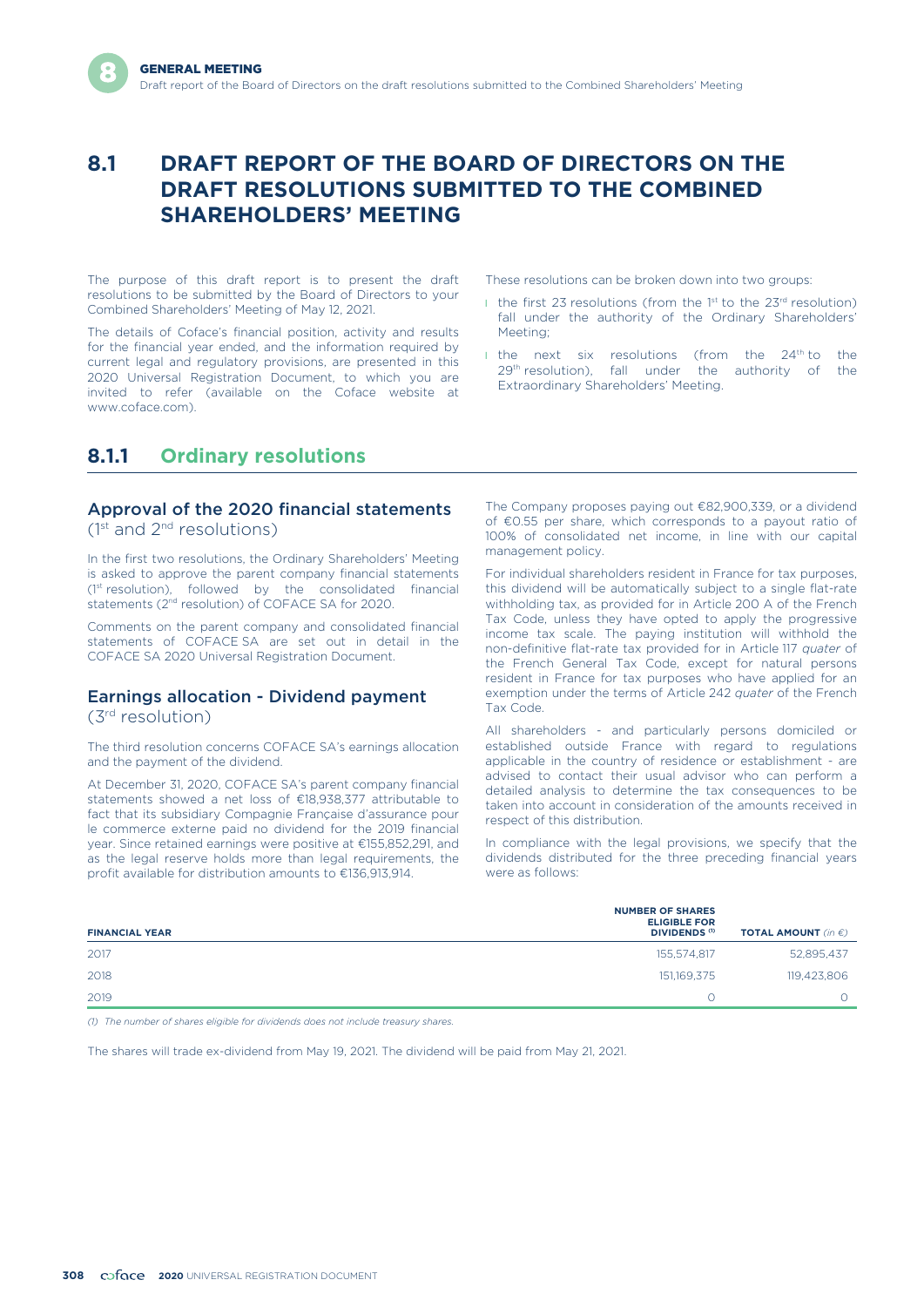## Ratification of the co-opting of six directors

 $(4^{\text{th}}$  to 9<sup>th</sup> resolutions)

In the fourth to ninth resolutions, shareholders are asked to ratify the co-opting of six directors:

**I** Nicolas Namias, on September 9, 2020, to replace François Riahi, for the remainder of his term of office, or until the end of this Shareholders' Meeting.

Nicolas Namias resigned on February 10, when the sale of 29.50% of the share capital to Arch Capital was finalised.

The following directors were co-opted after the sale of 29.50% of the COFACE SA's share capital to Arch Capital:

- **Bernardo Sanchez Incera, on February 10, 2021, to replace** Anne Sallé Mongauze, for the remainder of her term of office, or until the end of this Shareholders' Meeting. Bernardo Sanchez Incera, an independent director, was appointed Chairman of the Board of Directors of COFACE SA on February 10, 2021, based on the proposal of the Nominations and Compensation Committee;
- **I** Nicolas Papadopoulo, on February 10, 2021, to replace Jean Arondel, for the remainder of his term of office, or until the end of this Shareholders' Meeting. Nicolas Papadopoulo is Chairman and Chief Executive Officer of Arch Worldwide Insurance Group. He is also Underwriting and Claims Director for Property and Casualty Operations;
- **I** Janice Englesbe, on February 10, 2021, to replace Daniel Karyotis, for the remainder of his term of office, or until the end of this Shareholders' Meeting. Janice Englesbe is Chief Risk Officer of Arch Capital Group;
- **Benoit Lapointe de Vaudreuil, on February 10, 2021, to** replace Isabelle Rodney, for the remainder of her term of office, or until the end of this Shareholders' Meeting. Benoit Lapointe de Vaudreuil is a member of the Bar in Paris and Quebec. He works for BLV:
- **I** Christopher Hovey, on February 10, 2021, to replace Marie Pic Paris, for the remainder of her term of office, or until this Shareholders' Meeting. Christopher Hovey is Chief Operating Officer of Arch Capital Group.

## Reappointment of seven directors

(10th to 16th resolutions)

In the tenth to sixteenth resolutions, shareholders are asked to reappoint the following seven directors. These directorships will expire at the end of the Shareholders' Meeting convened in 2025 to approve the financial statements for the fiscal year ended December 31, 2024:

- l Bernardo Sanchez Incera;
- **I** Nathalie Lomon;
- l Isabelle Laforgue;
- **I** Nicolas Papadopoulo;
- l Janice Englesbe;
- **Benoit Lapointe de Vaudreuil;**
- **I** Christopher Hovey.

## Authorisation granted to the Board of Directors to trade in the Company's shares (17th resolution)

In the seventeenth resolution, the Board of Directors asks the Shareholders' Meeting to authorise it to purchase or arrange for the purchase of a number of shares in the Company that may not exceed 10% of the total number of shares composing the share capital or 5% of the total number of shares subsequently composing the share capital if they are shares acquired by the Company with a view to holding them and transferring them as payment or exchange within the context of a merger, spin-off or asset contribution, noting that acquisitions made by the Company may under no circumstances result in it holding more than 10% of the ordinary shares comprising its share capital at any time.

Shares may be purchased in order to: a) ensure liquidity and boost the market for the Company's stock through an investment service provider acting independently within the context of a liquidity agreement in compliance with market practice accepted by the Autorité des marchés financiers dated July 2, 2018, b) allocate shares to corporate officers and to employees of the Company and other Group entities, and in particular within the context of (i) profit-sharing, (ii) any stock option plan of the Company, pursuant to the provisions of Article L.225-177 *et seq.* and L.22-10-56 *et seq.* of the French Commercial Code, or (iii) any savings plan in compliance with Article L.3331-1 *et seq.* of the French Labour Code or (iv) any allocation of free performance shares pursuant to the provisions of Article L.225-197-1 *et seq.* and L.22-10-59 *et seq.* of the French Commercial Code, as well as perform all hedge operations relating to these transactions, under the conditions provided for by the market authorities and at the times to be determined by the Board of Directors or the person acting upon its authority, c) transfer the Company's shares upon exercise of the rights attached to securities entitling their bearers, directly or indirectly, through reimbursement, conversion, exchange, presentation of a warrant or in any other manner, to the allocation of the Company's shares pursuant to current regulations; additionally, perform all hedge operations relating to these transactions, under the conditions provided for by the market authorities and at the times to be determined by the Board of Directors or the person acting by delegation of the Board of Directors, d) keep the Company's shares and subsequently remit them as payment or exchange within the context of any external growth, merger, spin-off or asset contribution operations, e) cancel all or part of the securities thus purchased (in particular, under the thirteenth resolution of Shareholders' Meeting of May 14, 2020 authorising the Board of Directors to reduce the share capital) or f) implement all market practices accepted by the Autorité des marchés financiers and, more generally, execute all transactions in compliance with current regulations.

The maximum purchase price per unit may not exceed €14 per share, excluding costs. The Board of Directors may nevertheless, for operations involving the Company's capital, particularly a modification of the par value of the share, a capital increase by incorporation of reserves following the creation and allocation of free performance shares, a stock split or reverse stock split, adjust the aforementioned maximum purchase price in order to take into account the incidence of these operations on the value of the Company's stock.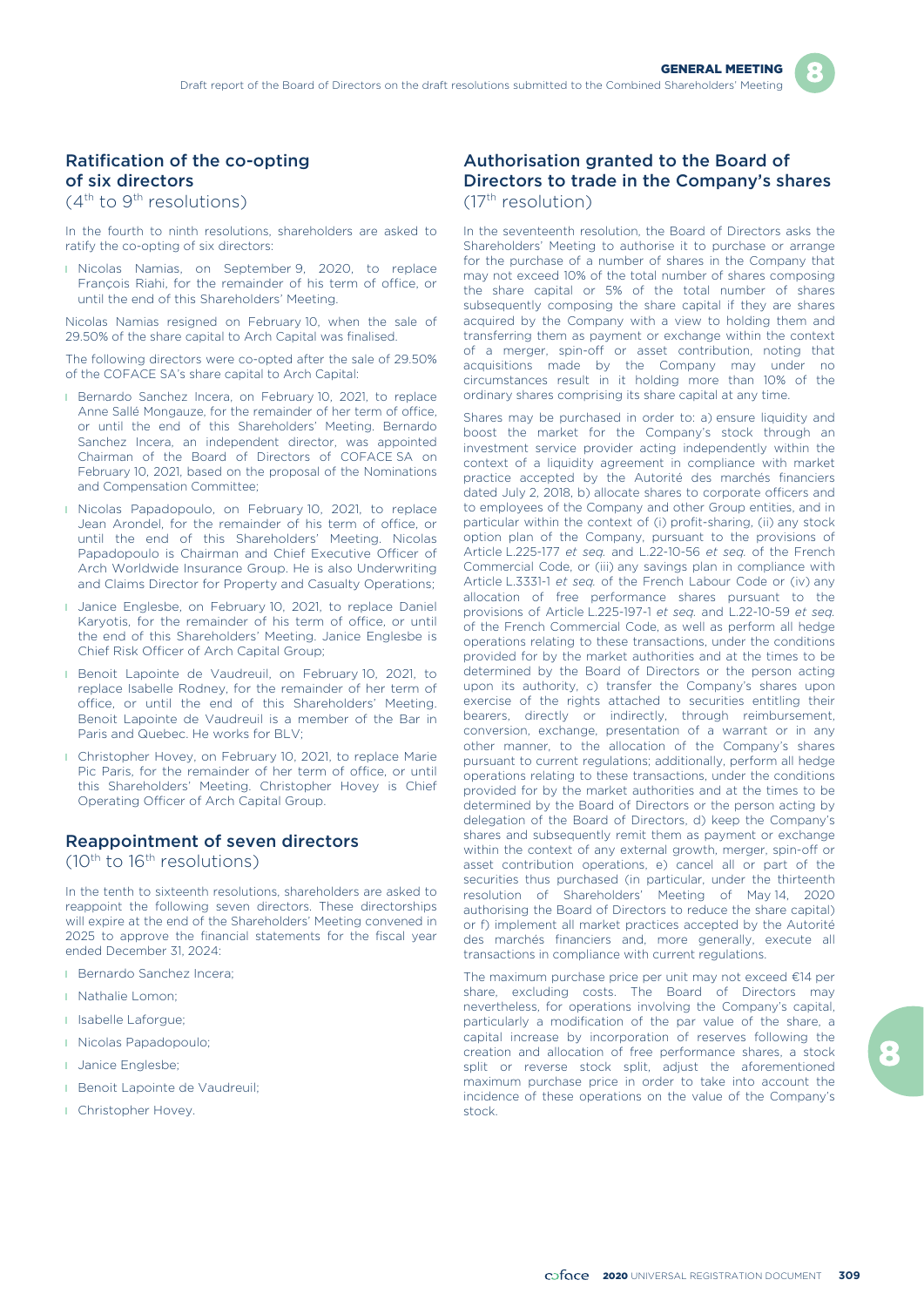The acquisition, disposal or transfer of these shares may be completed and paid for by any methods authorised by current regulations, on a regulated market, multi-lateral trading system, systematic internaliser or over the counter, in particular through the acquisition or disposal of blocks of shares, using options or other derivative financial instruments or warrants or, more generally, securities entitling their bearers to shares of the Company, at times that the Board of Directors will determine.

It is specified that, unless authorised by your Shareholders' Meeting, the Board of Directors may not use this delegation once a third party has filed a public offer for the Company's shares, and until the end of the offer period.

If your Shareholders' Meeting so authorises it, the Board of Directors shall have all powers, which it may in turn delegate, in compliance with prevailing legal and regulatory conditions, to proceed with the allocation and, if applicable, permitted reallocation of repurchased shares in view of one of the objectives of the programme, to one or more of its other objectives, or even their disposal, on or off the market.

The Board of Directors proposes that this authorisation, which would cancel and replace the authorisation granted by the fifth resolution of the Shareholders' Meeting of May 14, 2020, be granted for a period of eighteen (18) months as from your Shareholders' Meeting.

In accordance with its obligations, the Board of Directors informs the Shareholders' Meeting that, on the basis of the authorisation granted by the Shareholders' Meeting of May 14, 2020 and pursuant to the provisions of Article L.22-10-62 of the French Commercial Code (formerly Article L.225-209 of the French Commercial Code), on October 26, 2020, it authorised a share buyback with a view to their cancellation by COFACE SA for up to €15 million. As such, the Company bought back 1,852,157 shares, representing 1.22% of the share capital. On February 10, 2021, the Board of Directors authorised the cancellation of all of these shares. The Company's share capital was thus reduced to €300,359,584.

## Commitments and related-party agreements

(18th resolution)

The eighteenth resolution concerns the approval of related-party commitments and agreements pursuant to Articles L.225-38 *et seq.* of the French Commercial Code which were authorised by the Board of Directors during the 2020 financial year. These commitments and agreements are presented in the Statutory Auditors' special report, as are

## **8.1.2 Extraordinary resolutions**

### Amendments to the Articles of Association  $(24<sup>th</sup>$  and  $25<sup>th</sup>$  resolutions)

In the twenty-fourth and twenty-fifth resolutions, the Board of Directors asks the Shareholders' Meeting to amend the Company's Articles of Association in order to take into account the amendments made by law No. 2019-744 of July 19, 2019 on the simplification, clarification and updating of company law (known as the "Soihili law") regarding the right for the Board of Directors to make decisions by consulting the directors in writing (twenty-fifth resolution) and by law No. 2019-486 of May 22, 2019 on business growth and

those concluded prior to 2020 which remain valid and which do not require further approval by the Shareholders' Meeting (see Chapter 8, Section 8.3 of the 2020 Universal Registration Document)

## Approval of the compensation policy for corporate officers for the financial year ended December 31, 2020

 $(19<sup>th</sup>$  and  $20<sup>th</sup>$  resolutions)

Pursuant to the provisions of the PACTE law as set out in Article L.225-100 of the French Commercial Code, your Shareholders' Meeting is called upon, in the nineteenth resolution, to decide on information relating to the compensation of non-corporate officers paid for the financial year ended December 31, 2020 and, in the twentieth resolution, to approve fixed, variable and exceptional components of total compensation and benefits of all kinds paid to the Chief Executive Officer during the financial year ended December 31, 2020, or awarded in respect of this financial year.

As a reminder, the previous Chairmen of the Board of Directors did not receive any compensation from the Company.

All these components are described in detail in the report on COFACE SA's corporate governance appended to the management report and included in Chapter 8, Section 8.1.3 of the Universal Registration Document.

# Approval of the compensation policy for corporate officers for the financial year ended December 31, 2021 (21<sup>st</sup>, 22nd

and 23rd resolutions)

In the twenty-first, twenty-second and twenty-third resolutions you are asked to approve the compensation policy for members of the Board of Directors, the Chief Executive Officer and the Chairman of the Board of Directors for the 2021 financial year.

In light of the changes in the Company's governance, it is proposed to pay compensation to the Chairman of the Board of Directors.

Details of these policies are provided in COFACE SA's corporate governance report appended to the management report and included in Chapter 8, Section 8.1.3 of the Universal Registration Document.

transformation (known as the "PACTE law"), and the compensation of corporate officers (twenty-sixth resolution).

In resolution twenty-four, to facilitate decision-making by your Board of Directors, we propose amending Article 18 of the Company's Articles of Association to enable your Board of Directors to make certain decisions that fall within its remit by means of simple written consultation of its members.

The new wording of Article L.225-37 of the French Commercial Code resulting from the "Soihili law" provides that: *"The Articles of Association may also provide that decisions made under the specific powers of the Board of Directors provided for in Article L.225-24* [co-opting of a director]*, in the last paragraph of Article L.225-35* [authorisation of guarantees,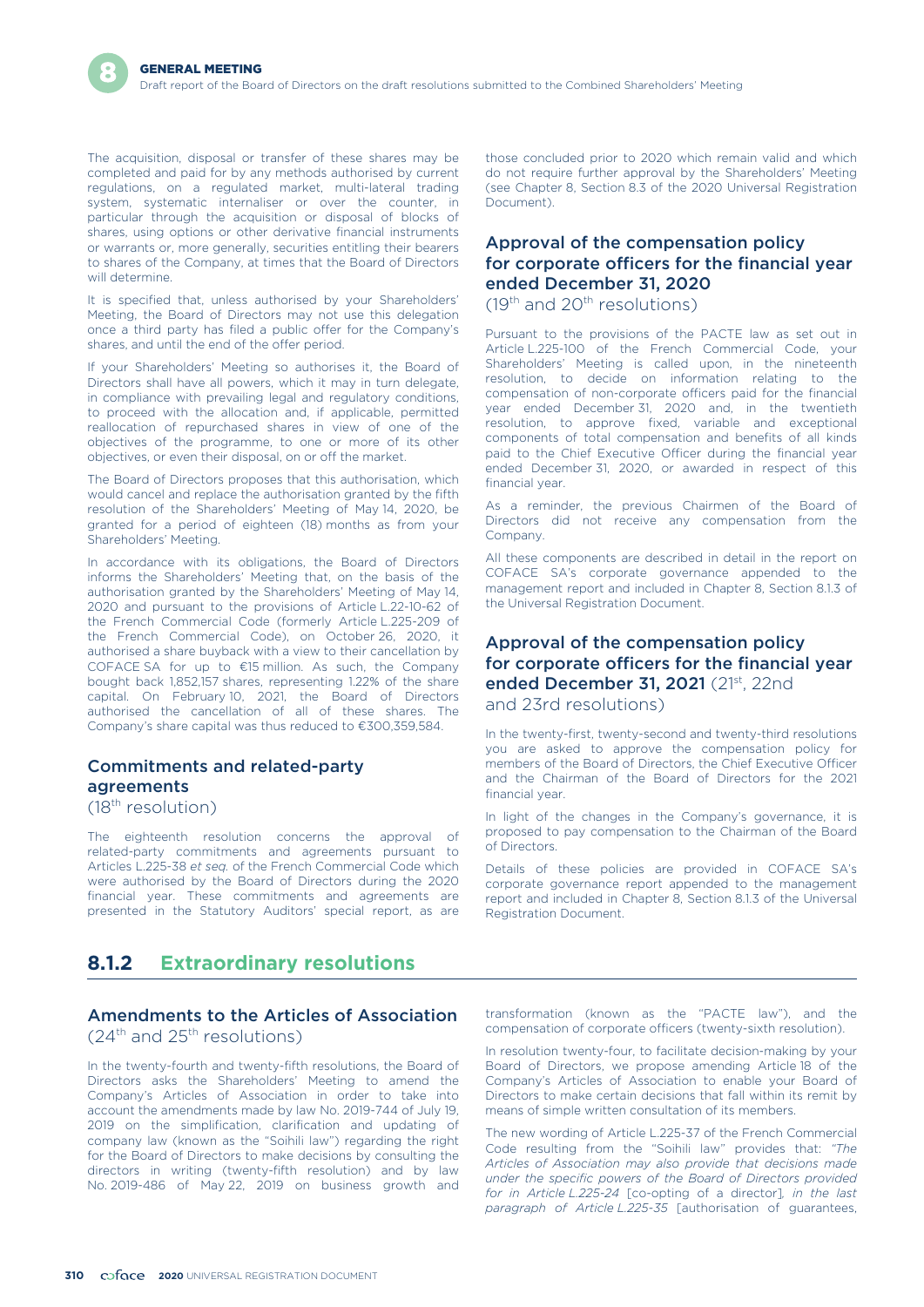endorsements and warranties]*, in the second paragraph of Article L.225-36* [compliance of the Articles of Association with the laws and regulations] *and in I of Article L.225-103* [convening of the Shareholders' Meeting] *as well as decisions to transfer the registered office within the same department may be made by written consultation of the directors."*

The twenty-fifth resolution asks you to decide on the amendment of Article 19 of the Company's Articles of Association to replace the term *"attendance fees"* with the term *"compensation"*.

The new wording of Article L.225-45 of the French Commercial Code resulting from the "PACTE" law deleted the term *"attendance fees"* and replaced it with *"compensation"*.

## Capital increases reserved for employees

 $(26<sup>th</sup>$  and  $27<sup>th</sup>$  resolutions)

In the twenty-sixth resolution, we propose that you authorise the Board of Directors, which may in turn delegate this authority, for a period of 26 months, to increase the share capital by issuing shares in the Company reserved for the members of a company savings plan, within the limit of a maximum nominal amount of three million, two hundred thousand euros (€3,200,000), on the understanding that the nominal amount for any capital increase carried out in application of this delegation would be charged against the maximum limit set for capital increases in the fifteenth resolution of the Shareholders' Meeting of May 14, 2020 and that the maximum limit for this delegation would be the same as that of the twenty-seventh resolution submitted for approval by this Meeting.

This decision would result in cancellation of the preferential subscription right of shareholders in favour of said employees, former employees and corporate officers eligible for the shares thus issued, allocated free of charge, as appropriate.

The subscription price of the issued shares shall be determined under the conditions specified by the provisions of Article L.3332-19 of the French Labour Code, on the understanding that the maximum discount calculated in relation to the average trading price of the share during the twenty trading sessions that precede the decision to allow such subscriptions may not exceed 30% (or 40% when the lock-in period provided for by the plan pursuant to Articles L.3332-25 and L.3332-26 of the French Labour Code is equal to or more than ten years). The Board of Directors may reduce or cancel the aforementioned discount, in particular if it considers it necessary in order to take into account the legal, accounting, tax and social treatments applicable in the country of residence of some beneficiaries. The Board of Directors may likewise decide to allocate free performance shares to subscribers of new shares, in substitution of the discount and/or as an employer contribution.

The Board of Directors proposes that this authorisation, which would cancel and replace the authorisation granted by the nineteenth resolution of the Shareholders' Meeting of May 14, 2020, be granted for a period of twenty-six (26) months as from your Shareholders' Meeting.

As a continuation of the twenty-sixth resolution, we propose that you authorise the Board of Directors, which may in turn delegate this authority, for a period of 18 months, under the conditions provided for by law, to make one or more capital increases reserved for (i) employees and/or corporate officers of the Company and/or companies related to the Company within the meaning of the provisions of Article L.225-180 of the French Commercial Code and Article L.3344-1 of the French Labour Code and having their registered office based outside France; (ii) one or more French or foreign mutual funds or other entity, having a legal personality or not, subscribing on behalf of the persons described in paragraph (i) above, and (iii) one or more financial establishments mandated by the Company to propose to the persons described in paragraph (i) above a savings or shareholding scheme comparable to those proposed to the Company's employees in France.

This decision would involve the waiving of the preferential subscription rights of shareholders to the shares issued under this twenty-seventh resolution, for the benefit of the category of beneficiary defined above.

Such a capital increase would have the aim of allowing employees, former employees and corporate officers of the Group who reside in various countries to benefit, taking into account any regulatory or tax restrictions that might exist locally, from conditions that are as close as possible, in terms of economic profile, to those that would be offered to the other employees of the Group within the context of the use of the twenty-sixth resolution.

The nominal amount of the capital increase that may be held under this authorisation would be limited to three million, two hundred thousand euros (€3,200,000), on the understanding that the nominal amount of any capital increase carried out pursuant to this authorisation would be charged against the maximum limit set for capital increases in the fifteenth resolution of the Shareholders' Meeting of May 14, 2020 and that the maximum limit for this resolution would be the same as that of the twenty-sixth resolution.

The subscription price of the shares issued in application of this delegation may not be more than 30%, or 40% as applicable, below the average trading price of the share during the twenty trading sessions that precede the decision to allow such subscriptions, nor may it exceed this average. The Board of Directors may reduce or cancel the discount mentioned above if it deems it appropriate, in particular to take into account the legal, accounting, tax and corporate schemes applicable in the countries of residence of certain beneficiaries. Furthermore, in the event of a transaction carried out under this resolution at the same time as a transaction carried out in application of the twenty-sixth resolution, the subscription price of the shares issued under this resolution could be identical to the subscription price of the shares issued on the basis of the twenty-sixth resolution.

The Board of Directors proposes that this authorisation, which would cancel and replace the authorisation granted by the twentieth resolution of the Shareholders' Meeting of May 14, 2020, be granted for a period of eighteen (18) months as from your Shareholders' Meeting.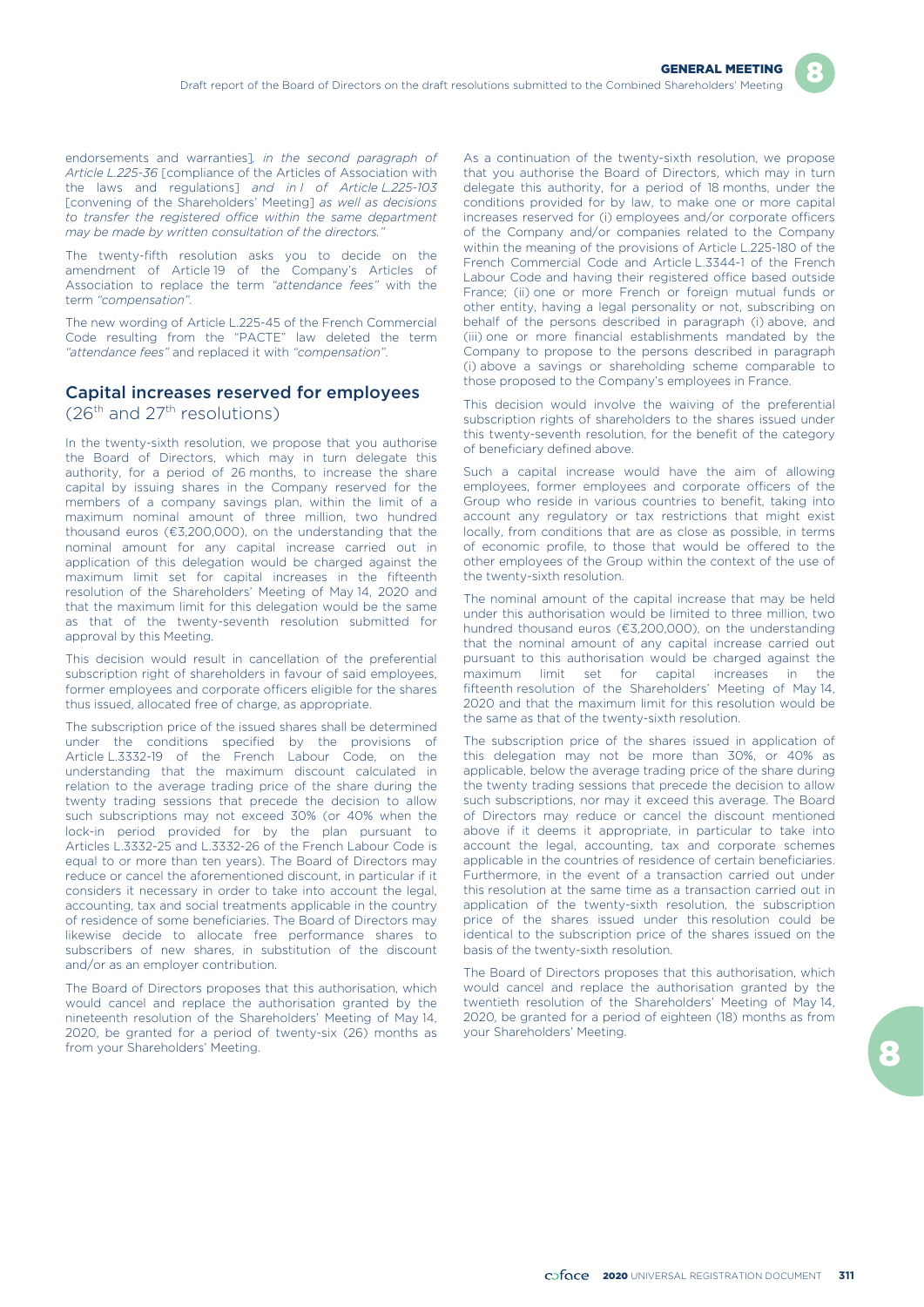## Award of free performance shares to employees and/or corporate officers of the Company or companies related to it (28th resolution)

In accordance with the provisions of Articles L.225-197-1 *et seq.* and L.22-10-59 *et seq.* of the French Commercial Code, we ask shareholders to authorise the Board of Directors, for a period of 38 months from the date of your Shareholders' Meeting, to award, in one or more instalments, existing shares or shares to be issued by the Company to certain employees and corporate officers of the Company and companies related to it within the meaning of Article L.225-197-2 of the French Commercial Code.

The final award of these shares may be subject, in part or in whole, to performance conditions, it being specified that the final allocation of free performance shares awarded to the Company's Executive Directors will be subject to the achievement of performance conditions set by the Board of Directors.

The total number of shares awarded under this authorisation may not exceed 1% of the number of shares comprising the Company's share capital at the date of the Board of Directors' decision to grant them, and the cumulative nominal amount of any capital increases that may result from this authorisation will be deducted from the overall maximum limit provided for in paragraph 2 of the fifteenth resolution of the Shareholders' Meeting of May 14, 2020 or, where applicable, on the amount of any overall limit provided for by a similar resolution that

may replace said resolution during the period during which this authorisation applies. In addition, the total number of free performance shares awarded by virtue of this authorisation to the Company's Executive Directors may not represent more than 20% of the free performance shares awarded under this authorisation. It should be noted that, besides the corporate officers, the award of free performance shares in COFACE SA is reserved for the "regulated population" of employees within the meaning of Solvency II (fewer than 30 people) and for a limited number of employees with a view to their retention.

The award of performance shares under this proposed resolution would become final at the end of a vesting period of at least three years, and will not be subject to any minimum holding period. The objective of this vesting period for performance shares is to measure the performance required for the final acquisition of shares over a long period of time.

The Board of Directors proposes that this authorisation, which would cancel and replace the authorisation granted by the twenty-fourth resolution of the Shareholders' Meeting of May 16, 2018, be granted for a period of thirty-eight (38) months from the date of your Shareholders' Meeting.

### Powers to complete formalities (29th resolution)

Finally, the twenty-ninth resolution concerns the granting of the powers needed to fulfil the publications and formalities relating to this Combined Shareholders' Meeting.

# **8.1.3 Extract of the COFACE SA corporate governance report (appendix relating to the 19th, 20th, 21st, 22nd and 23rd resolutions)**

## 8.1.3.1 Compensation policy for corporate officers

In accordance with the terms of Decree No. 2019-1234 of November 27, 2019 relating to the compensation of corporate officers of listed companies provided for under law No. 2019-486 of May 22, 2019 (the so-called PACTE law), the Board of Directors, at the request of the Nominations and Compensation Committee, draws up a compensation policy for corporate officers. This document describes the principles of the policy, which is in line with the Company's corporate interests, contributes to its long term viability and is part of its business strategy.

It describes all the components of fixed and variable compensation and explains the decision-making process followed to determine, review and implement it.

It is presented in a clear and understandable way as part of the corporate governance report and is the subject of draft resolutions submitted for approval by the Shareholders' Meeting each year and each time a significant change is made.

The compensation policy for corporate officers defines the principles, structure and governance rules applicable to the compensation paid to the Chief Executive Officer and to the directors.

### Compensation of the Chief Executive Officer

#### *Principles applicable to the compensation of the Chief Executive Officer*

The Board of Directors sets the various components of the Chief Executive Officer's compensation at the start of each financial year, based on a proposal by the Nominations and Compensation Committee. The Nominations and Compensation Committee proposes the compensation policy for the Chief Executive Officer in compliance with the rules laid down by the Solvency II Directive and the recommendations of the AFEP-MEDEF Code.

It thereby ensures that the principles of balance, external competitiveness, consistency and internal equity are observed in determining the components of compensation. It ensures a correlation between the responsibilities exercised, the results achieved and the level of compensation over a performance year.

It also ensures that compensation practices contribute to effective risk management within the Company and in particular to:

- **I** strict compliance with the laws and regulations applicable to insurance companies;
- **I** prevention of conflicts of interest and the management of risk-taking within the limits of the Company's risk tolerance;
- **I** consistency with the Company's strategy, interests and long-term results;
- **I** consideration of social and environmental issues.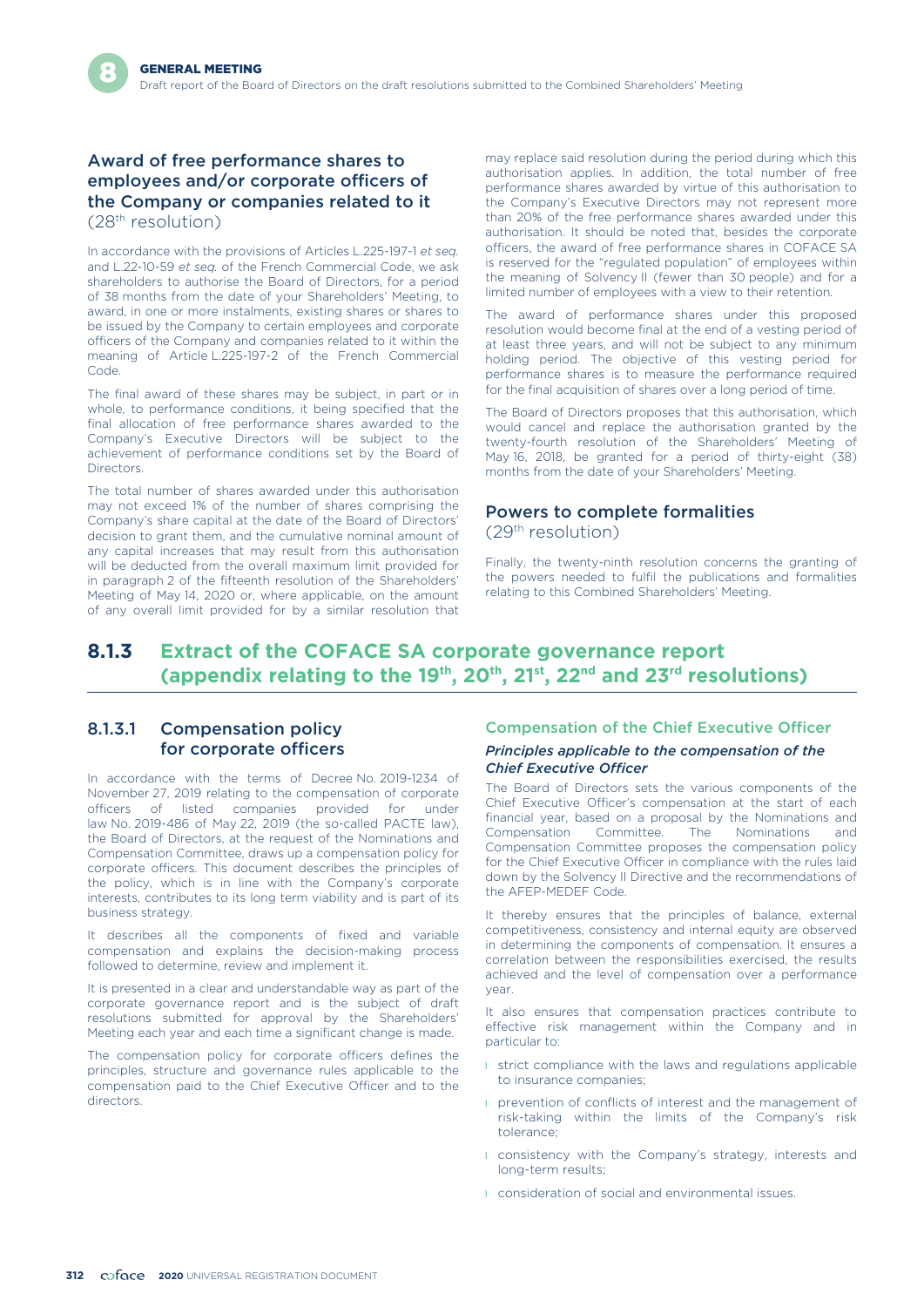The Chief Executive Officer's compensation is subject to a comparative analysis of the market each year by a compensation consultancy firm in order to ensure it is competitive within the market and that the structure offers the right balance of fixed, variable, short-term and long-term components. The results of this analysis are fed back to the Nominations and Compensation Committee as part of the annual review of the Chief Executive Officer's compensation.

Objectives, practices and governance in respect of compensation are clearly established and communicated. A transparent presentation of the components of the Chief Executive Officer's compensation is included in the corporate governance report submitted for approval by the Shareholders' Meeting.

#### *Components of the compensation of the Chief Executive Officer*

The compensation of the Chief Executive Officer comprises:

- **I** fixed compensation: determined at the start of his term of office in 2016, the fixed annual compensation was adjusted to €750,000 gross when the Chief Executive Officer's term of office was renewed in 2020 in order to take into account his responsibilities, performance and market practices (see detailed explanation in the fairness ratio section below);
- **I annual variable compensation ("bonus"):** the bonus is assessed on the basis of performance for a given year. The target is set at 100% of the base salary. It comprises 60% financial objectives and 40% strategic and managerial objectives. The maximum achievement rate for variable compensation is 200% (150% for financial objectives and 50% for strategic and managerial objectives);
- **I long-term variable compensation:** in the form of free performance shares in the Company. They are contingent

upon presence and performance conditions and have a vesting period of three years. The final award of the Chief Executive Officer's free performance shares is subject to the same conditions as all beneficiaries; however, he must retain 30% of the shares awarded until expiry of his term of office. These Long-Term Incentive Plan (LTIP) schemes in the form of free performance shares are intended to ensure that the interests of the Chief Executive Officer are aligned with those of the shareholders over the long term;

**I** benefits in kind: the Chief Executive Officer is entitled to a company vehicle and the payment of 62.5% of the contributions payable to the social security regime for company managers and corporate officers.

He is entitled to the Group healthcare and protection schemes in place for all employees and has no supplementary retirement scheme. A medical check-up will be proposed to the Chief Executive Officer and members of the Executive Committee in 2021.

#### Note:

- **I** the variable compensation package includes the annual variable compensation ("bonus") and the long term variable compensation (Long-Term Incentive Plan) in the form of free performance shares;
- I the payment of 30% of the annual variable compensation ("bonus") is deferred and paid as follows: 50% in N+2 and 50% in N+3. Deferred compensation is not paid if a loss is observed on the date of payment or in case of dismissal for serious misconduct or gross negligence;
- I deferred compensation, including the deferred bonus portion and the free performance shares awarded under the Long-Term Incentive Plan, accounts for more than 50% of the overall variable compensation;
- **I** all risk hedging transactions are prohibited.

The compensation of the Chief Executive Officer may be summarised as follows:

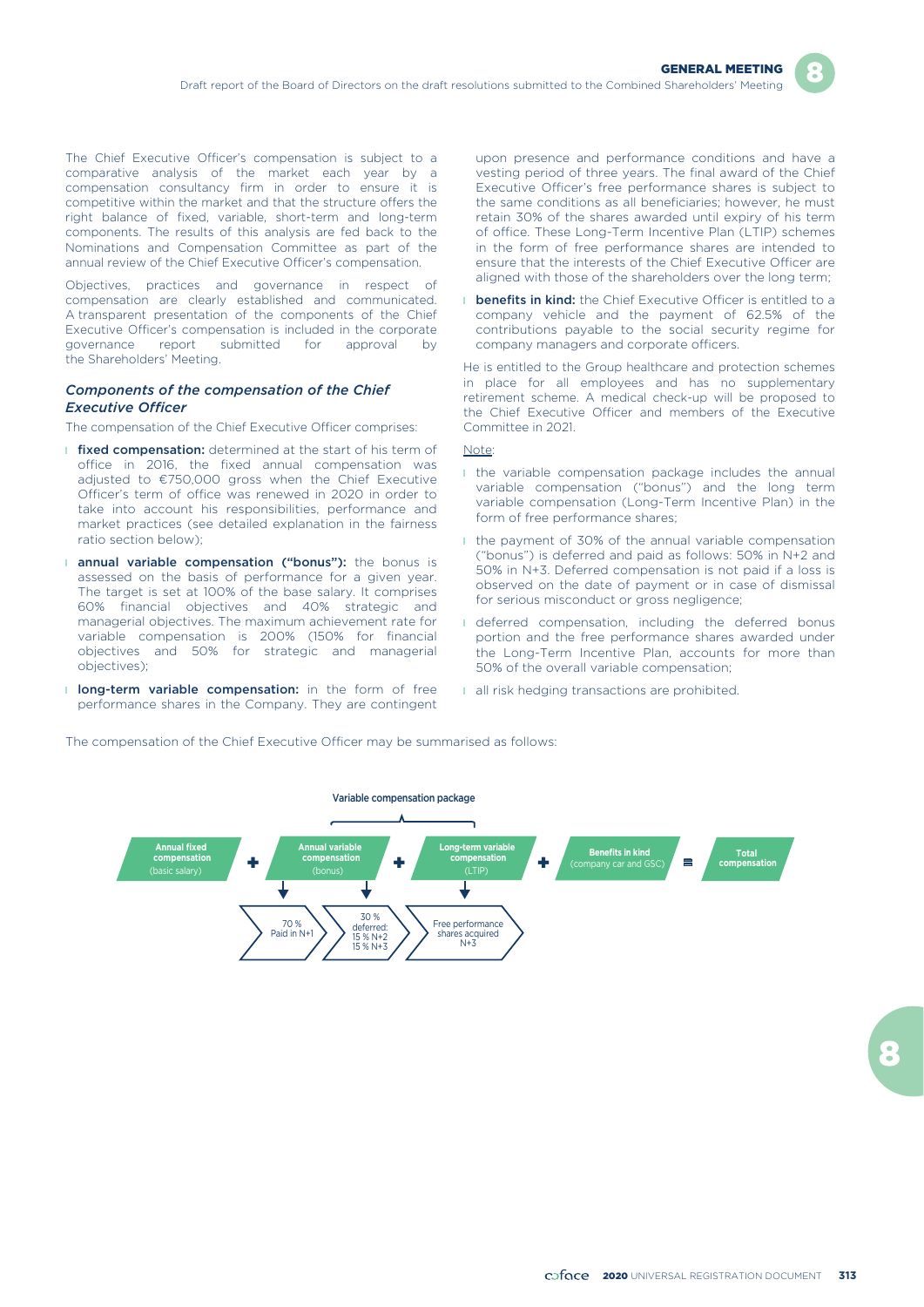

Draft report of the Board of Directors on the draft resolutions submitted to the Combined Shareholders' Meeting

### a. Target total compensation for 2020

For 2020, on the recommendation of the Nominations and Compensation Committee, following a decision by the Board of Directors and based on the ninth resolution approved by the Shareholders' Meeting of May 14, 2020, the target compensation for Xavier Durand was set as follows:

| <b>COMPONENTS OF</b><br><b>COMPENSATION</b>         | <b>TARGET AMOUNT</b> | <b>COMMENTS</b>                                                                                                                                                                                                                                                                                                                                                                                                                                                                                                                                                                                                                                                                                                                                                                                                                                                                                                                                                                                                                                                                                             |                                                                                                                                                                                         |                       |  |  |  |
|-----------------------------------------------------|----------------------|-------------------------------------------------------------------------------------------------------------------------------------------------------------------------------------------------------------------------------------------------------------------------------------------------------------------------------------------------------------------------------------------------------------------------------------------------------------------------------------------------------------------------------------------------------------------------------------------------------------------------------------------------------------------------------------------------------------------------------------------------------------------------------------------------------------------------------------------------------------------------------------------------------------------------------------------------------------------------------------------------------------------------------------------------------------------------------------------------------------|-----------------------------------------------------------------------------------------------------------------------------------------------------------------------------------------|-----------------------|--|--|--|
| Fixed compensation                                  | €750,000             | Gross annual compensation set at €750,000 on the renewal of the term of office of Xavier<br>Durand and effective in May 2020 after the Shareholders' Meeting closing financial year<br>2019. The level of fixed compensation has been set taking into account responsibilities,<br>performance and market practices (see detailed explanations in point c on the fairness<br>ratio below).                                                                                                                                                                                                                                                                                                                                                                                                                                                                                                                                                                                                                                                                                                                  |                                                                                                                                                                                         |                       |  |  |  |
| Target annual variable<br>compensation<br>("bonus") | €750,000             | as follows for 2020:                                                                                                                                                                                                                                                                                                                                                                                                                                                                                                                                                                                                                                                                                                                                                                                                                                                                                                                                                                                                                                                                                        | Target variable compensation is maintained at 100% of fixed compensation, i.e., €750,000.<br>It comprises 60% financial objectives and 40% strategic and managerial objectives, defined |                       |  |  |  |
|                                                     |                      | <b>FINANCIAL OBJECTIVES</b>                                                                                                                                                                                                                                                                                                                                                                                                                                                                                                                                                                                                                                                                                                                                                                                                                                                                                                                                                                                                                                                                                 | <b>VARIATION LIMITS</b>                                                                                                                                                                 | <b>ALLOCATION KEY</b> |  |  |  |
|                                                     |                      | Turnover                                                                                                                                                                                                                                                                                                                                                                                                                                                                                                                                                                                                                                                                                                                                                                                                                                                                                                                                                                                                                                                                                                    | $-$ /+10%                                                                                                                                                                               | 20%                   |  |  |  |
|                                                     |                      | Net income                                                                                                                                                                                                                                                                                                                                                                                                                                                                                                                                                                                                                                                                                                                                                                                                                                                                                                                                                                                                                                                                                                  | $-$ /+20%                                                                                                                                                                               | 20%                   |  |  |  |
|                                                     |                      | Cost ratio after reinsurance                                                                                                                                                                                                                                                                                                                                                                                                                                                                                                                                                                                                                                                                                                                                                                                                                                                                                                                                                                                                                                                                                | $+/-3$ pts                                                                                                                                                                              | 10%                   |  |  |  |
|                                                     |                      | Gross loss ratio excluding<br>claims handling expenses                                                                                                                                                                                                                                                                                                                                                                                                                                                                                                                                                                                                                                                                                                                                                                                                                                                                                                                                                                                                                                                      | $+/-5$ pts                                                                                                                                                                              | 10%                   |  |  |  |
|                                                     |                      | <b>TOTAL (A)</b>                                                                                                                                                                                                                                                                                                                                                                                                                                                                                                                                                                                                                                                                                                                                                                                                                                                                                                                                                                                                                                                                                            |                                                                                                                                                                                         | 60%                   |  |  |  |
|                                                     |                      | <b>STRATEGIC AND MANAGERIAL</b><br><b>OBJECTIVES</b>                                                                                                                                                                                                                                                                                                                                                                                                                                                                                                                                                                                                                                                                                                                                                                                                                                                                                                                                                                                                                                                        | <b>VARIATION LIMITS</b>                                                                                                                                                                 | <b>ALLOCATION KEY</b> |  |  |  |
|                                                     |                      | Continuation of cultural<br>transformation.<br>strengthening of employee<br>engagement and customer<br>satisfaction                                                                                                                                                                                                                                                                                                                                                                                                                                                                                                                                                                                                                                                                                                                                                                                                                                                                                                                                                                                         | 0/125%                                                                                                                                                                                  | 15%                   |  |  |  |
|                                                     |                      | New strategic plan                                                                                                                                                                                                                                                                                                                                                                                                                                                                                                                                                                                                                                                                                                                                                                                                                                                                                                                                                                                                                                                                                          | 0/125%                                                                                                                                                                                  | 10%                   |  |  |  |
|                                                     |                      | CSR strategy                                                                                                                                                                                                                                                                                                                                                                                                                                                                                                                                                                                                                                                                                                                                                                                                                                                                                                                                                                                                                                                                                                | 0/125%                                                                                                                                                                                  | 10%                   |  |  |  |
|                                                     |                      | Strengthening of the<br>succession plan for the<br><b>Executive Committee</b>                                                                                                                                                                                                                                                                                                                                                                                                                                                                                                                                                                                                                                                                                                                                                                                                                                                                                                                                                                                                                               | 0/125%                                                                                                                                                                                  | 5%                    |  |  |  |
|                                                     |                      | <b>TOTAL (B)</b>                                                                                                                                                                                                                                                                                                                                                                                                                                                                                                                                                                                                                                                                                                                                                                                                                                                                                                                                                                                                                                                                                            |                                                                                                                                                                                         | 40%                   |  |  |  |
|                                                     |                      | TOTAL (A + B)                                                                                                                                                                                                                                                                                                                                                                                                                                                                                                                                                                                                                                                                                                                                                                                                                                                                                                                                                                                                                                                                                               |                                                                                                                                                                                         | 100%                  |  |  |  |
|                                                     |                      | The maximum achievement rate for variable compensation is 200%, broken down as<br>follows:<br>• 150% for financial objectives ( <i>i.e.</i> , a maximum achievement rate of 250% per objective);<br>• 50% for strategic and managerial objectives ( <i>i.e.</i> , a maximum achievement rate of 125%<br>per objective).                                                                                                                                                                                                                                                                                                                                                                                                                                                                                                                                                                                                                                                                                                                                                                                     |                                                                                                                                                                                         |                       |  |  |  |
|                                                     |                      | The achievement rate for financial objectives is defined in the scope of variation limits, as<br>follows:<br>• the lower end of the variation limit corresponds to the trigger threshold, <i>i.e.</i> 0% achieved;<br>• the objective level corresponds to 100% achievement;<br>• between the lower end of the variation limit and the objective, the achievement rate is<br>set on a straight-line basis between 0% and 100% of achievement;<br>• between the objective and the upper end of the variation limit, the achievement rate is<br>calculated on a straight-line basis between 100% and 250% of achievement.<br>Thus, if the achievement rate for one of the financial objectives is at or below the lower end<br>of the variation limit for this objective, no compensation will be paid for it.<br>The payment of 30% of the annual variable compensation ("bonus") is deferred and paid<br>as follows: 50% in N+2 and 50% in N+3. A <b>penalty</b> system is applied in the event of<br>dismissal for serious misconduct or gross negligence or observed losses prior to the<br>payment date. |                                                                                                                                                                                         |                       |  |  |  |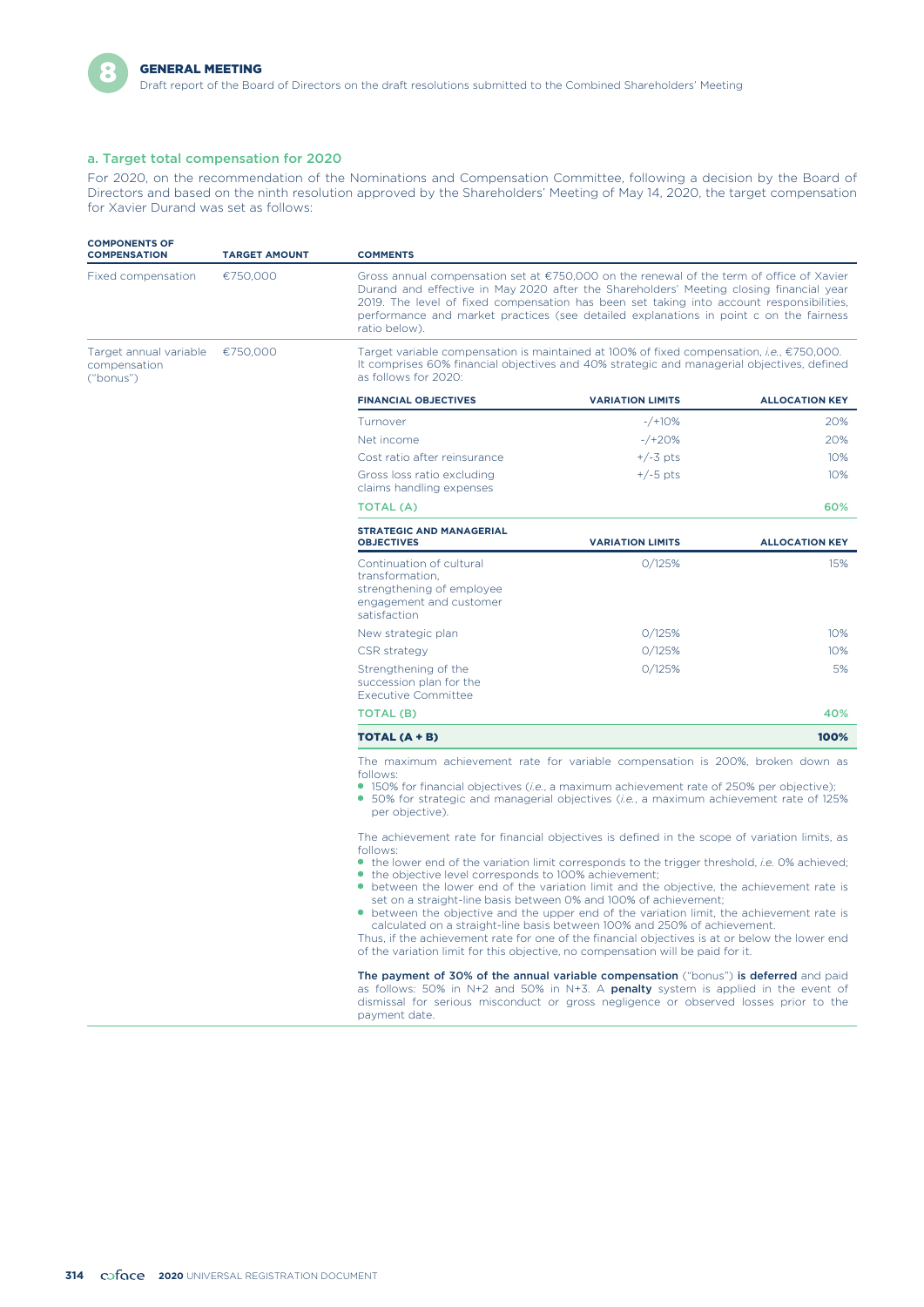| <b>COMPONENTS OF</b><br><b>COMPENSATION</b>                                                      | <b>TARGET AMOUNT</b>          | <b>COMMENTS</b>                                                                                                                                                                                                                                                                                                                                                                                                                                                                                                                                                                                                                                                                                                                                                                                                                                             |
|--------------------------------------------------------------------------------------------------|-------------------------------|-------------------------------------------------------------------------------------------------------------------------------------------------------------------------------------------------------------------------------------------------------------------------------------------------------------------------------------------------------------------------------------------------------------------------------------------------------------------------------------------------------------------------------------------------------------------------------------------------------------------------------------------------------------------------------------------------------------------------------------------------------------------------------------------------------------------------------------------------------------|
| Long-term variable<br>compensation<br>(allocation of free<br>performance shares) -<br>2020   TIP | €717.900<br>(IFRS fair value) | 75,000 shares are awarded under the 2020 Long-Term Incentive Plan (2020 LTIP),<br>representing an IFRS fair value of €717,900 (€862,463 on award, based on the average<br>opening share price for the last 20 stock market trading sessions preceding the date of the<br>Board meeting).                                                                                                                                                                                                                                                                                                                                                                                                                                                                                                                                                                    |
|                                                                                                  |                               | Free performance shares will be definitively vested on February 6, 2023, subject to<br>presence and performance conditions measured over the term of the plan until<br>December 31, 2022, as follows:<br>• one third of the shares allocated will be vested subject to achievement of COFACE SA's<br>RoATE (return on average tangible equity) level for the financial year ending<br>December 31, 2022:<br>• one third of the shares allocated will be vested subject to the relative performance of<br>COFACE SA's shares, measured by COFACE SA's Total Shareholder Return (TSR)<br>compared to the TSR of companies comprising the Euro Stoxx Insurance index over the<br>period from January 1, 2020 to December 31, 2022;<br>• one third of the shares allocated will be vested subject to achievement of the net cost<br>ratio at December 31, 2022. |
|                                                                                                  |                               | The trigger threshold is set at 80% of the objective for each criterion. Thus, if the<br>achievement rate for one of the criteria is less than 80% of the objective, performance in<br>respect of this criterion will be unfulfilled. The achievement rate may vary between 80%<br>and 120%, and the achievement rates can offset each other. However, this offsetting cannot<br>be applied if the rate of achievement for one of the criteria is less than 80% of the target<br>and cannot result in the acquisition of more than 100% of the shares in total.                                                                                                                                                                                                                                                                                             |
|                                                                                                  |                               | The share vesting period is set at three years starting from February 5, 2020. The plan does<br>not include a minimum holding period.                                                                                                                                                                                                                                                                                                                                                                                                                                                                                                                                                                                                                                                                                                                       |
|                                                                                                  |                               | The Board decided that 30% of the CEO's shares vested under the 2020 LTIP should be<br>retained until the end of his term of office or of any other role that he might hold within<br>Coface.                                                                                                                                                                                                                                                                                                                                                                                                                                                                                                                                                                                                                                                               |
|                                                                                                  |                               | The objective of long-term variable compensation is to provide a longer-term perspective<br>on the Chief Executive Officer's action, as well as to retain their loyalty and to encourage<br>the alignment of their interests with the corporate interests of the Company and the<br>shareholders.                                                                                                                                                                                                                                                                                                                                                                                                                                                                                                                                                           |
| Other benefits                                                                                   | €14,516                       | Xavier Durand is entitled to a company vehicle and the payment of 62.5% of the<br>contributions payable to the social security regime for company managers and corporate<br>officers.<br>He is entitled to the Group healthcare and protection schemes in place for all employees<br>and has no supplementary retirement scheme.                                                                                                                                                                                                                                                                                                                                                                                                                                                                                                                            |
| <b>Target total</b><br>compensation 2020                                                         | €2,232,416                    |                                                                                                                                                                                                                                                                                                                                                                                                                                                                                                                                                                                                                                                                                                                                                                                                                                                             |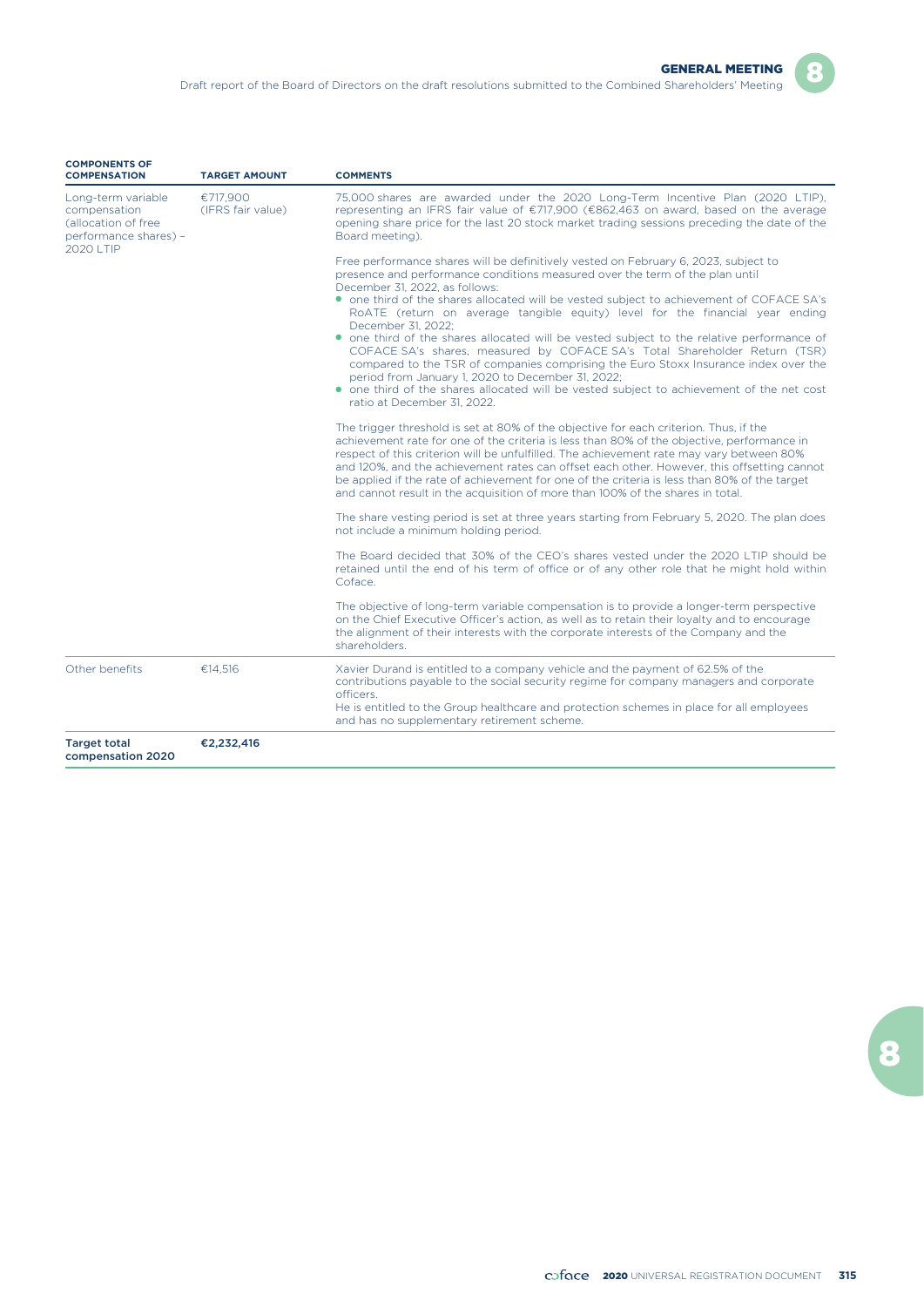### b. Total compensation allocated and paid in 2020

- **I** The compensation allocated to Xavier Durand for 2020, including the assessment of the 2020 bonus, is in line with the proposal by the Nominations and Compensation Committee meeting of January 25, 2021, subject to validation by the Board of Directors on February 10, 2021 and approval by the Ordinary Shareholders' Meeting that follows the close of the 2020 financial year.
- **I** The compensation paid to Xavier Durand in 2020 is in line with the proposal by the Nominations and Compensation Committee meeting of January 20, 2020, which was approved by the Board of Directors on February 5, 2020 and by the Shareholders' Meeting of May 14, 2020 in its eighth and ninth resolutions.

| <b>COMPONENTS OF</b><br><b>COMPENSATION</b>                    | <b>AMOUNT</b><br><b>ALLOCATED</b> | <b>AMOUNT</b><br><b>PAID</b> | <b>COMMENTS</b>                                                                                                                                                                                                                                                                                                                                           |
|----------------------------------------------------------------|-----------------------------------|------------------------------|-----------------------------------------------------------------------------------------------------------------------------------------------------------------------------------------------------------------------------------------------------------------------------------------------------------------------------------------------------------|
| Fixed<br>compensation                                          | €691.667                          | €691.667                     | Gross annual compensation set at $\epsilon$ 750,000 on the renewal of Xavier Durand's term of<br>office and effective in May 2020, after the Shareholders' Meeting closing financial year 2019.                                                                                                                                                           |
|                                                                |                                   |                              | The amount of $\epsilon$ 691,667 corresponds to the <i>pro-rata</i> calculation over the period, <i>i.e.</i> :<br>$\bullet$ €575,000 in fixed annual compensation from January to April 2020:<br>$\bullet$ €750,000 in fixed annual compensation since May 2020 (date of the Shareholders'<br>Meeting closing fiscal year 2019).                          |
| Annual variable<br>compensation<br>allocated<br>("2020 bonus") | €498.733                          |                              | The achievement rate for the 2020 objectives, proposed by the Nominations and<br>Compensation Committee meeting of January 25, 2021, approved by the Board of Directors<br>at the meeting of February 10, 2021 and submitted for approval of the Shareholders' Meeting<br>that approves the 2020 financial statements is 72.106%, broken down as follows: |
|                                                                |                                   |                              | <b>AMOUNT</b>                                                                                                                                                                                                                                                                                                                                             |

| <b>FINANCIAL</b><br><b>OBJECTIVES</b>                                                                                        | <b>VARIATION</b><br><b>LIMITS</b> | <b>ALLOCATION</b><br><b>KEY</b> | <b>ACHIEVEMENT</b><br><b>RATE</b> | <b>OF VARIABLE</b><br><b>COMPENSATION</b><br>$(in \in)$                  |
|------------------------------------------------------------------------------------------------------------------------------|-----------------------------------|---------------------------------|-----------------------------------|--------------------------------------------------------------------------|
| Turnover                                                                                                                     | $-$ /+10%                         | 20%                             | 53.03%                            | 73,358                                                                   |
| Net income                                                                                                                   | $-/-20%$                          | 20%                             | $O\%$                             | $\circ$                                                                  |
| Cost ratio after<br>reinsurance                                                                                              | $+/-3$ pts                        | 10%                             | 140.00%                           | 96,833                                                                   |
| Gross loss ratio<br>excluding<br>claims handling<br>expenses                                                                 | $+/-5$ pts                        | 10%                             | 0%                                | $\Omega$                                                                 |
| <b>TOTAL (A)</b>                                                                                                             |                                   | 60%                             | 24.606%                           | 170,191                                                                  |
| <b>STRATEGIC AND</b><br><b>MANAGERIAL</b><br><b>OBJECTIVES</b>                                                               | <b>VARIATION</b><br><b>LIMITS</b> | <b>ALLOCATION</b><br><b>KEY</b> | <b>ACHIEVEMENT</b><br><b>RATE</b> | <b>AMOUNT</b><br><b>OF VARIABLE</b><br><b>COMPENSATION</b><br>$(in \in)$ |
| Continuation of<br>cultural<br>transformation.<br>strengthening<br>of employee<br>engagement and<br>customer<br>satisfaction | 0/125%                            | 15%                             | 125%                              | 129,688                                                                  |
| New strategic plan                                                                                                           | 0/125%                            | 10%                             | 125%                              | 86,458                                                                   |
| CSR strategy                                                                                                                 | 0/125%                            | 10%                             | 100%                              | 69,167                                                                   |
| Strengthening of<br>the succession<br>plan for the<br><b>Executive</b><br>Committee                                          | 0/125%                            | 5%                              | 125%                              | 43.229                                                                   |
| TOTAL (B)                                                                                                                    |                                   | 40%                             | 47.5%                             | 328,542                                                                  |
| TOTAL $(A + B)$                                                                                                              |                                   | 100%                            | 72.106%                           | 498,733                                                                  |

● 15% of the total amount deferred to 2023, *i.e.*, €74,810.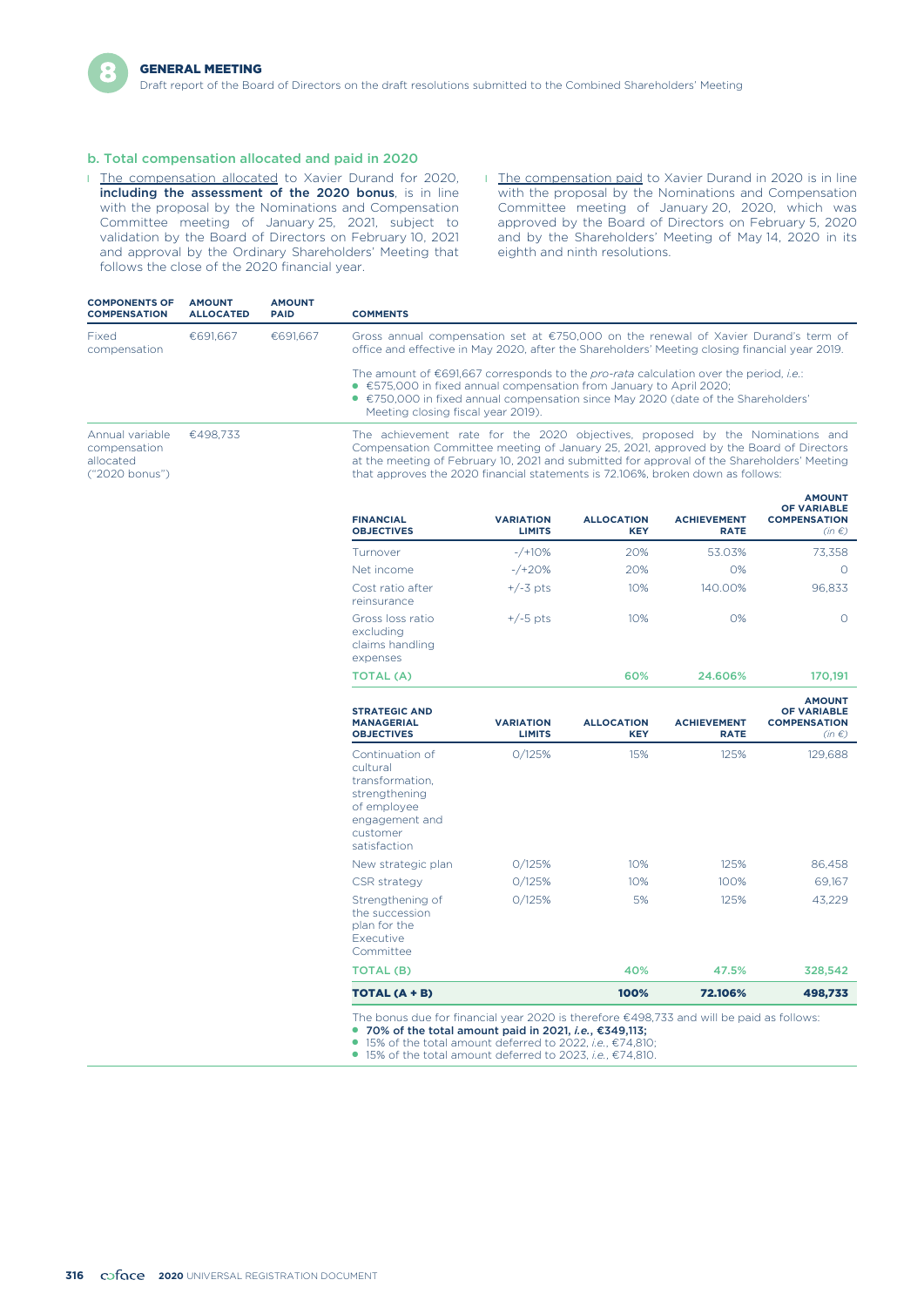

| <b>COMPONENTS OF</b><br><b>COMPENSATION</b>         | <b>AMOUNT</b><br><b>ALLOCATED</b> | <b>AMOUNT</b><br><b>PAID</b> | <b>COMMENTS</b>                                                                                                                                                                                                                                                                                               |                                   |                                 |                                   |                                                                                |  |  |
|-----------------------------------------------------|-----------------------------------|------------------------------|---------------------------------------------------------------------------------------------------------------------------------------------------------------------------------------------------------------------------------------------------------------------------------------------------------------|-----------------------------------|---------------------------------|-----------------------------------|--------------------------------------------------------------------------------|--|--|
| Annual variable                                     |                                   | €609,507                     | The achievement rate for 2019 objectives is 151.43%, broken down as follows:                                                                                                                                                                                                                                  |                                   |                                 |                                   |                                                                                |  |  |
| compensation<br>paid<br>("2019 bonus")              |                                   |                              | <b>FINANCIAL</b><br><b>OBJECTIVES</b>                                                                                                                                                                                                                                                                         | <b>VARIATION</b><br><b>LIMITS</b> | <b>ALLOCATION</b><br><b>KEY</b> | <b>ACHIEVEMENT</b><br><b>RATE</b> | <b>AMOUNT</b><br><b>OF VARIABLE</b><br><b>COMPENSATION</b><br>$(in \in)$       |  |  |
|                                                     |                                   |                              | Turnover                                                                                                                                                                                                                                                                                                      | $-$ /+10%                         | 20%                             | 174.43%                           | 200,595                                                                        |  |  |
|                                                     |                                   |                              | Net income                                                                                                                                                                                                                                                                                                    | $-$ /+20%                         | 20%                             | 250.00%                           | 287,500                                                                        |  |  |
|                                                     |                                   |                              | Internal general<br>overheads<br>excluding<br>exceptional items                                                                                                                                                                                                                                               | $+/-5%$                           | 10%                             | 52.44%                            | 30,153                                                                         |  |  |
|                                                     |                                   |                              | Gross loss ratio<br>excluding<br>claims handling<br>expenses                                                                                                                                                                                                                                                  | $+/-5$ pts                        | 10%                             | 163.00%                           | 93,725                                                                         |  |  |
|                                                     |                                   |                              | <b>TOTAL (A)</b>                                                                                                                                                                                                                                                                                              |                                   | 60%                             | 106.43%                           | 611,973                                                                        |  |  |
|                                                     |                                   |                              | <b>STRATEGIC AND</b><br><b>MANAGERIAL</b><br><b>OBJECTIVES</b>                                                                                                                                                                                                                                                | <b>VARIATION</b><br><b>LIMITS</b> | <b>ALLOCATION</b><br><b>KEY</b> | <b>ACHIEVEMENT</b><br><b>RATE</b> | <b>AMOUNT OF</b><br><b>VARIABLE</b><br><b>COMPENSATION</b><br>(in $\epsilon$ ) |  |  |
|                                                     |                                   |                              | New strategic plan                                                                                                                                                                                                                                                                                            | 0/125%                            | 15%                             | 100%                              | 86,250                                                                         |  |  |
|                                                     |                                   |                              | Internal model                                                                                                                                                                                                                                                                                                | 0/125%                            | 15%                             | 125%                              | 107,813                                                                        |  |  |
|                                                     |                                   |                              | Strengthening of<br>the succession<br>plan for the<br>Executive<br>Committee                                                                                                                                                                                                                                  | 0/125%                            | 5%                              | 100%                              | 28,750                                                                         |  |  |
|                                                     |                                   |                              | Continuation<br>of the cultural<br>transformation,<br>commercial<br>processes and<br>projects                                                                                                                                                                                                                 | O/125%                            | 5%                              | 125%                              | 35,938                                                                         |  |  |
|                                                     |                                   |                              | <b>TOTAL (B)</b>                                                                                                                                                                                                                                                                                              |                                   |                                 | 45.00%                            | 258,750                                                                        |  |  |
|                                                     |                                   |                              | TOTAL (A + B)                                                                                                                                                                                                                                                                                                 |                                   |                                 | 151.43%                           | 870,723                                                                        |  |  |
|                                                     |                                   |                              | The bonus due for financial year 2019 is therefore $\epsilon$ 870,723 and will be paid as follows:<br>● 70% of the total amount paid in 2020, i.e., $€609,507;$<br>● 15% of the total amount deferred to 2021, <i>i.e.</i> , €130,608;<br>● 15% of the total amount deferred to 2022, <i>i.e.</i> , €130,608. |                                   |                                 |                                   |                                                                                |  |  |
| Deferred variable<br>compensation<br>("2017 bonus") |                                   | €131,109                     | Xavier Durand's 2017 bonus was €874,058, paid as follows:<br>● 70% of the total amount paid in 2018, <i>i.e.</i> , €611,840;<br>$\bullet$ 15% of the total amount deferred to 2019, <i>i.e.</i> , $\epsilon$ 131,109;<br>● 15% of the total amount deferred to 2020, <i>i.e.</i> , $€131,109$ .               |                                   |                                 |                                   |                                                                                |  |  |
| Deferred variable<br>compensation<br>("2018 bonus") |                                   | €136,130                     | Xavier Durand's 2018 bonus was €907,532, paid as follows:<br>70% of the total amount paid in 2019, <i>i.e.</i> , €635,272;<br>● 15% of the total amount deferred to 2020, <i>i.e.</i> , $€136,130;$<br>● 15% of the total amount deferred to 2021, <i>i.e.</i> , €136,130.                                    |                                   |                                 |                                   |                                                                                |  |  |

Total compensation

Long-term variable compensation (allocation of free performance shares) – 2020 LTIP

€717,900 (IFRS fair value)

€1,922,816 €1,582,929\*

\* This amount does not take into account the shares allocated to Xavier Durand under the 2017 LTIP, which vested on February 9, 2020 and were delivered on<br>February 10, 2020 as the performance condition was 100% achieved,

has no supplementary retirement scheme.

Board meeting).

officers.

Other benefits €14,516 €14,516 Xavier Durand is entitled to a company vehicle and the payment of 62.5% of the

75,000 shares are awarded under the 2020 Long-Term Incentive Plan (2020 LTIP), representing an IFRS fair value of €717,900 (€862,463 on award, based on the average opening share price for the last 20 stock market trading sessions preceding the date of the

Vesting is subject to conditions of presence and performance as detailed above in point a.

contributions payable to the social security regime for company managers and corporate

He is entitled to the Group healthcare and protection schemes in place for all employees and

Note that payment of the 2020 bonus is subject to the approval of the Ordinary Shareholders' Meeting that approves the financial statements for the 2020 financial year.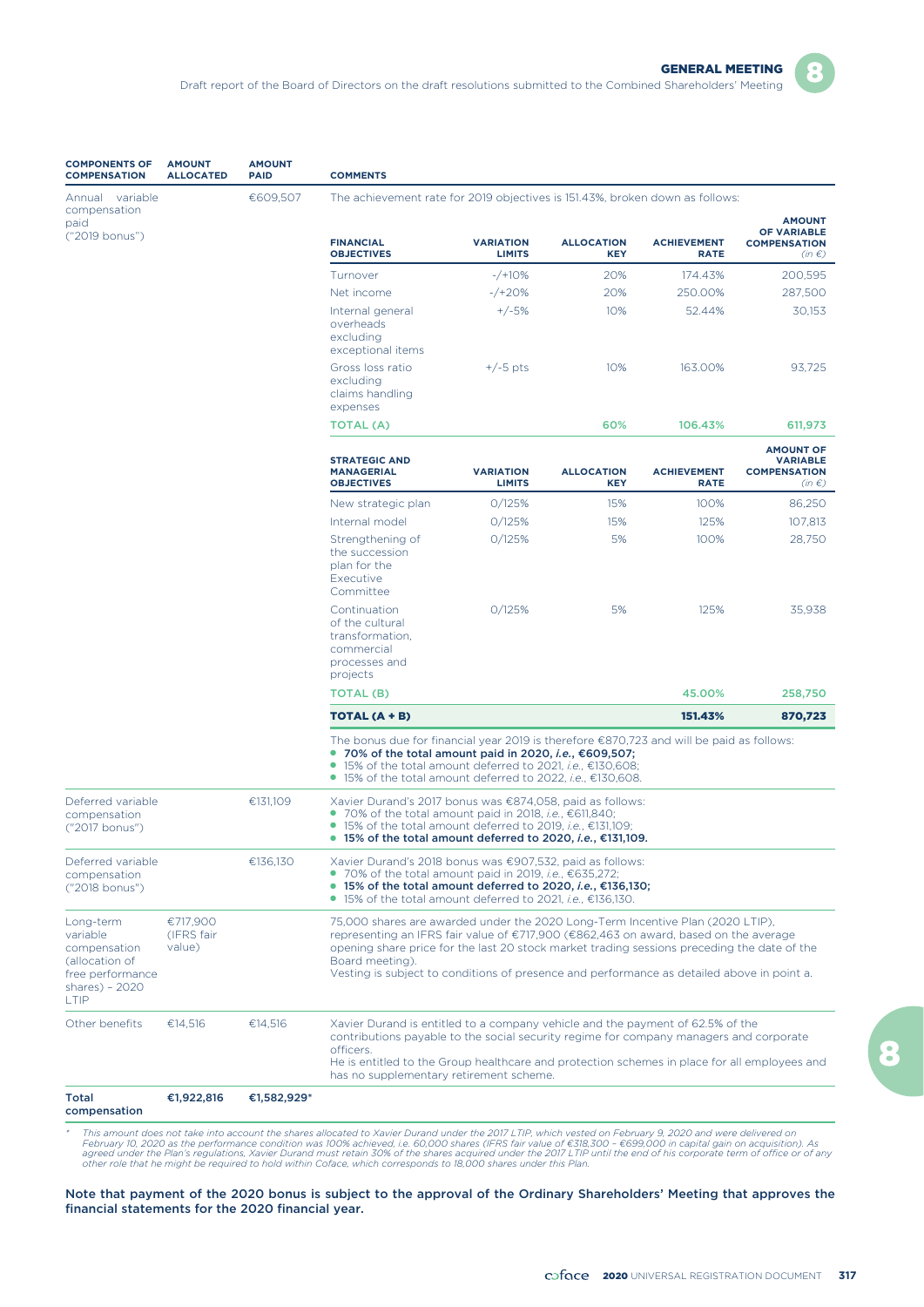#### c. Fairness ratio between the level of compensation of the Chief Executive Officer and the average and median compensation of the Company's employees

In accordance with the terms of Decree No. 2019-1234 of November 27, 2019 relating to the compensation of corporate officers of listed companies provided for under law No. 2019-486 of May 22, 2019 (the so-called PACTE law), the Company provides here the ratio of the level of compensation of the Chief Executive Officer to the average and median full-time equivalent compensation of the Company's employees.

This analysis was conducted taking into account the "guidelines on compensation multiples" issued by the AFEP (the French Association of Private Enterprises) on September 27, 2019 and updated in February 2021. The scope used for the analysis is the France scope (all employees established in France and continuously present during the reference year), which is the Chief Executive Officer's market and is the most relevant for this comparison. It takes into account the gross components of compensation paid or awarded for financial year N (fixed pay, variable compensation paid during financial year N for year N-1, deferred variable portion paid during financial year N for previous financial years, free performance shares awarded for financial year N valued at IFRS fair value, and benefits in kind).

It concerns only the Chief Executive Officer; the Chairman of the Board of Directors received no compensation for his corporate office within COFACE SA.

| <b>FINANCIAL YEAR</b>                  | 2016 | 2017 | 2018 | 2019 | 2020 | <b>BENCHMARK</b><br>SBF 120 <sup>(1)</sup> |
|----------------------------------------|------|------|------|------|------|--------------------------------------------|
| Ratio to average employee compensation |      |      |      | 24.1 | 29.  | 40                                         |
| Ratio to median employee compensation  |      | 21.2 | 29.2 | 29.0 |      | 1.1.                                       |

#### / EXPLANATIONS FOR THE CHANGE IN THE RATIO OVER THE REFERENCE PERIOD

- **Financial year 2016:** as regards the first year of the term of office of Xavier Durand, the compensation paid in 2016 does not include annual variable compensation for 2015. The ratio is therefore abnormally low for this financial year.
- **I Financial year 2017:** Xavier Durand's compensation includes the cash portion of the guaranteed bonus at 80% for 2016 (*i.e.*, 70% of the bonus amount for 2016, 30% of the annual variable compensation being deferred and paid in years N+2 and N+3). Financial year 2017 does not therefore reflect a full year of compensation in terms of the rate of achievement and payment.

**Financial year 2020:** Xavier Durand's compensation includes a performance bonus for 2019 (151.43% achievement of the objectives set over the period), comparable to 2017 and 2018, the second deferred variable compensation amount paid in respect of the 2017 bonus and the first for the 2018 bonus. In addition, Xavier Durand's fixed compensation was revised from €575,000 to €750,000 in 2020, on his reappointment, in order to take into account:

**I** Individual performance: Xavier Durand outperformed his objectives for the previous three financial years,

- **I Financial year 2018:** first full year of Xavier Durand's compensation, including a performance bonus for 2017 (152.01% achievement of the objectives set over the period) and the first deferred variable compensation amount paid in respect of the 2016 bonus.
- **Financial year 2019:** Xavier Durand's compensation includes a performance bonus for 2018 (157.83% achievement of the objectives set over the period), comparable to 2017, and the second deferred variable compensation amount paid in respect of the 2016 bonus and the first for the 2017 bonus; the ratios were relatively stable between 2018 and 2019.
- **I** Market practice: Xavier Durand's fixed compensation was voluntarily set below the market median at the time he took office in 2016 (17% below the market median<sup>(1)</sup> in base salary and -21% overall in 2019) and was not reviewed in his first four years in office, in accordance with the Company's policy and the recommendations of the AFEP-MEDEF code. This review allowed the Xavier Durand's compensation to be positioned at a competitive level, slightly above the market median (+7% compared to the median base salary and +9% overall). The fairness ratio therefore changed over the period but remains well below the benchmarks made up of SBF 120 companies.

*<sup>(1)</sup> Avzerage ratio - source Willis Towers Watson*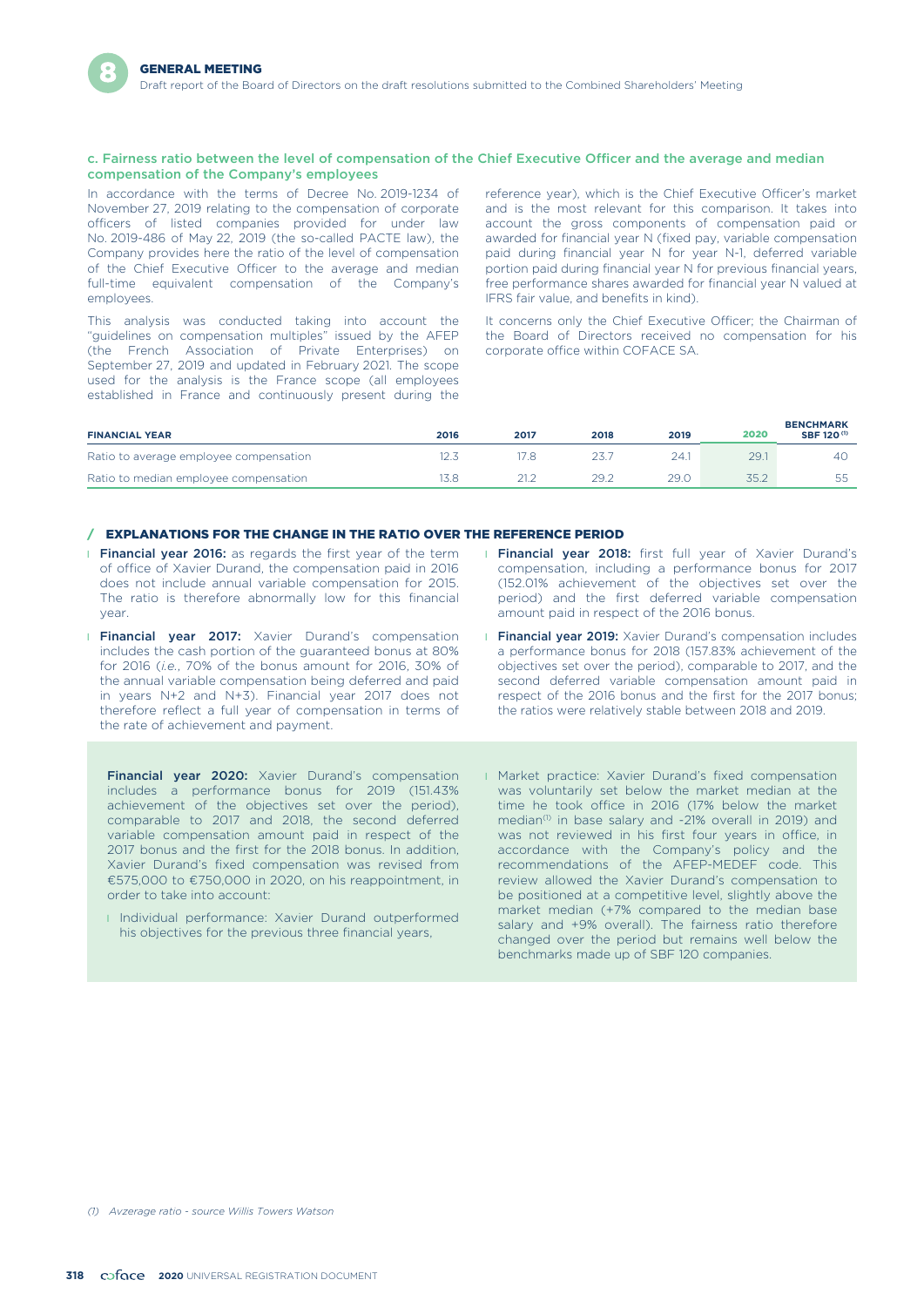#### / ANNUAL CHANGES IN COMPENSATION, THE COMPANY'S PERFORMANCE, AVERAGE FULL-TIME EQUIVALENT COMPENSATION FOR THE COMPANY'S EMPLOYEES AND THE AFOREMENTIONED RATIOS DURING THE FIVE MOST RECENT FINANCIAL YEARS

|                                                                                                       | 2016  | 2017 | 2018 | 20198 | 2020  |
|-------------------------------------------------------------------------------------------------------|-------|------|------|-------|-------|
| Change in the compensation of the Chief Executive Officer (as a%)                                     | (34%) | 57%  | 41%  | 9%    | 22%   |
| Change in the average compensation of employees (as a%)                                               | (1%)  | 8%   | 6%   | 7%    | 1%    |
| Ratio to average employee compensation                                                                | 12.3  | 17.8 | 23.7 | 24.1  | 29.1  |
| Change in ratio (as a%) vs. average employee compensation<br>compared to the previous year            | (33%) | 45%  | 33%  | 2%    | 21%   |
| Ratio to median employee compensation                                                                 | 13.8  | 21.2 | 29.2 | 29.0  | 35.2  |
| Change in ratio (in%) vs. median compensation of employees<br>compared to the previous financial year | (33%) | 54%  | 37%  | (1%)  | 21%   |
| Change in net income                                                                                  | (67%) | 100% | 47%  | 20%   | (44%) |
| Change in turnover                                                                                    | (5%)  | (4%) | 2%   | 7%    | (2%)  |

Note: In an economic environment marked by a sharp slowdown in our policyholders' activity, operating performance remained very satisfactory; turnover was stable and net income remained positive over the period.

However, in order to take account of the economic situation, it was agreed:

- **I** To maintain the objectives set for Xavier Durand's annual variable compensation as defined before the health crisis; the 2020 bonus is down 43% compared to 2019 (from €870,723 for 2019 to €498,733 for 2020),
- I Not to modify the performance evaluation criteria of the 2018 Long-Term Incentive Plan measured at December 31, 2020, the delivery of which was scheduled for February 2021; 65,000 shares, or all of the shares awarded under the 2018 LTIP, will not be

delivered to Xavier Durand (value of €594,198 on the award date), resulting in a 40% decrease in total compensation paid in 2021 compared to 2020,

- **I** To set the maximum amount of the free performance shares allocated to Xavier Durand under the Long-Term Incentive Plans at 20% of the budget allocated for the fiscal year and 125% of his fixed compensation as from 2021,
- **I** Finally, in accordance with the recommendations of the AFEP-MEDEF Code, it was agreed that, except in exceptional circumstances, the compensation structure of the Chief Executive Officer, including fixed compensation, will only be reviewed at lengthy intervals; the review must be justified in light of changes in responsibilities, performance and market competitiveness.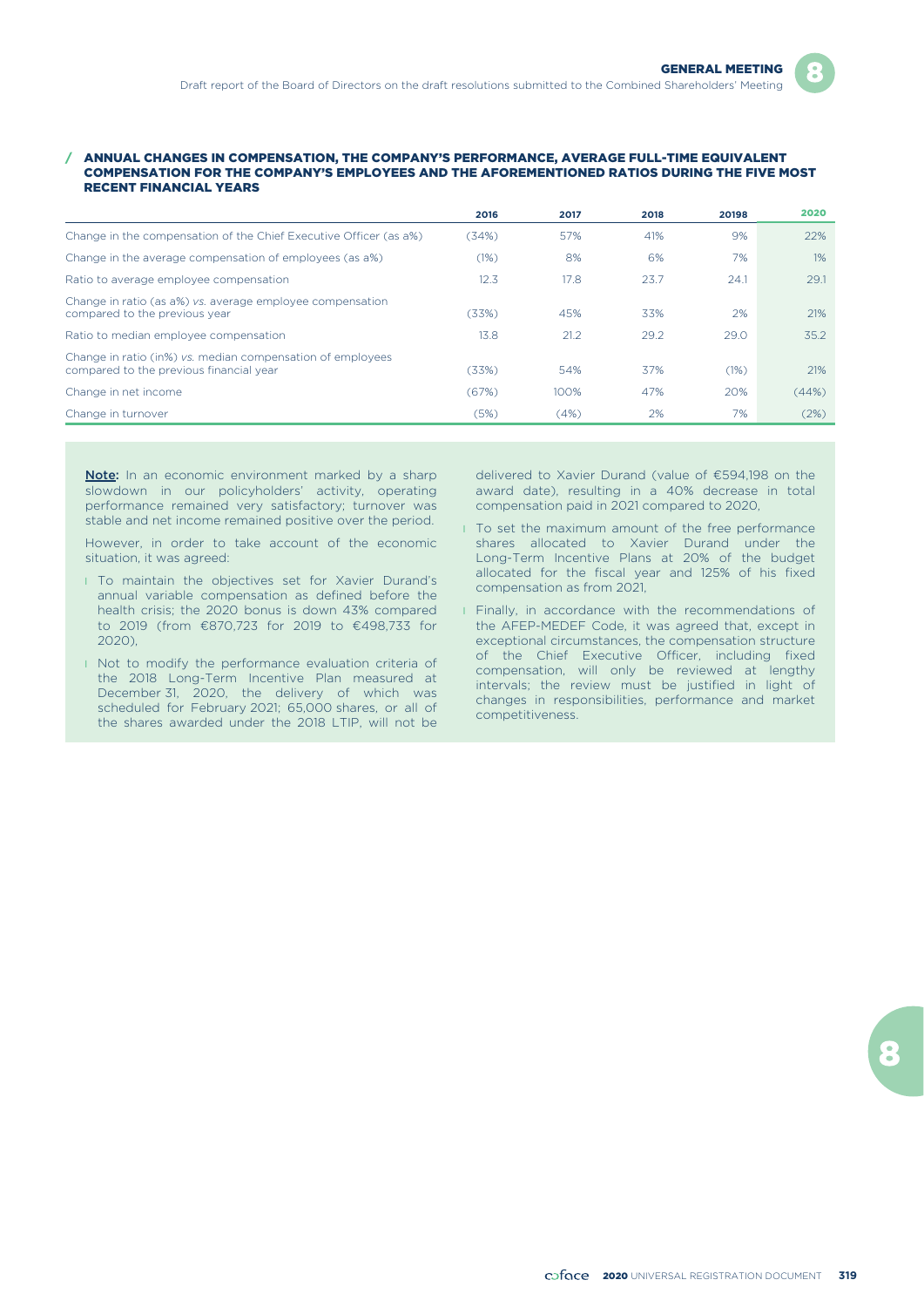

#### d. Structure of the compensation of the Chief Executive Officer for financial year 2021

office for a period of four years, at the proposal of the Nominations and Compensation Committee, after the decision for 2021 will comprise the following components:

As part of the renewal of the Chief Executive Officer's term of from the Board of Directors and **subject to approval by the** office for a period of four years, at the proposal of the **Shareholders' Meeting**, the compensati

| <b>COMPONENTS OF</b><br><b>COMPENSATION</b>                            | <b>TARGET AMOUNT</b> | <b>COMMENTS</b>                                                                                                                                                                                                                                            |
|------------------------------------------------------------------------|----------------------|------------------------------------------------------------------------------------------------------------------------------------------------------------------------------------------------------------------------------------------------------------|
| Fixed compensation                                                     | €750.000             | Gross annual compensation set at €750,000 on the renewal of Xavier Durand's term of<br>office. maintained for 2021.                                                                                                                                        |
| Target annual variable $\epsilon$ 750,000<br>compensation<br>("bonus") |                      | Target variable compensation is maintained at 100% of fixed compensation, i.e., €750,000.<br>Its structure remains unchanged. It therefore comprises 60% financial objectives and 40%<br>strategic and managerial objectives, defined as follows for 2021: |

| <b>FINANCIAL OBJECTIVES</b>                                                            | <b>VARIATION LIMITS</b> | <b>ALLOCATION KEY</b> |
|----------------------------------------------------------------------------------------|-------------------------|-----------------------|
| Turnover                                                                               | $-$ /+10%               | 20%                   |
| Net income                                                                             | $-$ /+20%               | 20%                   |
| Cost ratio after reinsurance                                                           | $+/-3$ pts              | 10%                   |
| Gross loss ratio excluding<br>claims handling expenses                                 | $+/-5$ pts              | 10%                   |
| TOTAL (A)                                                                              |                         | 60%                   |
| <b>STRATEGIC AND</b><br><b>MANAGERIAL OBJECTIVES</b>                                   | <b>VARIATION LIMITS</b> | <b>ALLOCATION KEY</b> |
| Strategic plan                                                                         | 0/125%                  | 15%                   |
| CSR strategy/ESG<br>performance of the<br>investment portfolio<br>calculated by Amundi | 0/125%                  | 10%                   |
| Maintaining employee<br>engagement and customer<br>satisfaction                        | 0/125%                  | 10%                   |
| <b>Executive Committee</b><br>succession plan                                          | 0/125%                  | 5%                    |
| TOTAL (B)                                                                              |                         | 40%                   |
| TOTAL (A + B)                                                                          |                         | 100%                  |

The objectives set reflect the Company's strategy. They uphold its corporate interests and contribute to its commercial strategy and long-term viability.

The maximum achievement rate for variable compensation is 200%, broken down as follows:

- 150% for financial objectives (i.e., a maximum achievement rate of 250%);
- 50% for strategic and managerial objectives (i.e., a maximum achievement rate of 125%).

The achievement rate for financial objectives is defined in the scope of variation limits, as follows:

- the lower end of the variation limit corresponds to the trigger threshold, *i.e.* 0% achieved; ● the objective level corresponds to 100% achievement;
- between the lower end of the variation limit and the objective, the achievement rate is set on a straight-line basis between 0% and 100% of achievement;
- between the objective and the upper end of the variation limit, the achievement rate is calculated on a straight-line basis between 100% and 250% of achievement,

Thus, if the achievement rate for one of the financial objectives is at or below the lower end of the variation limit for this objective, no compensation will be paid for it.

The payment of 30% of the annual variable compensation ("bonus") is deferred and paid as follows: 50% in N+2 and 50% in N+3. A penalty system is introduced in the event of dismissal for serious misconduct or gross negligence or observed losses prior to the payment date.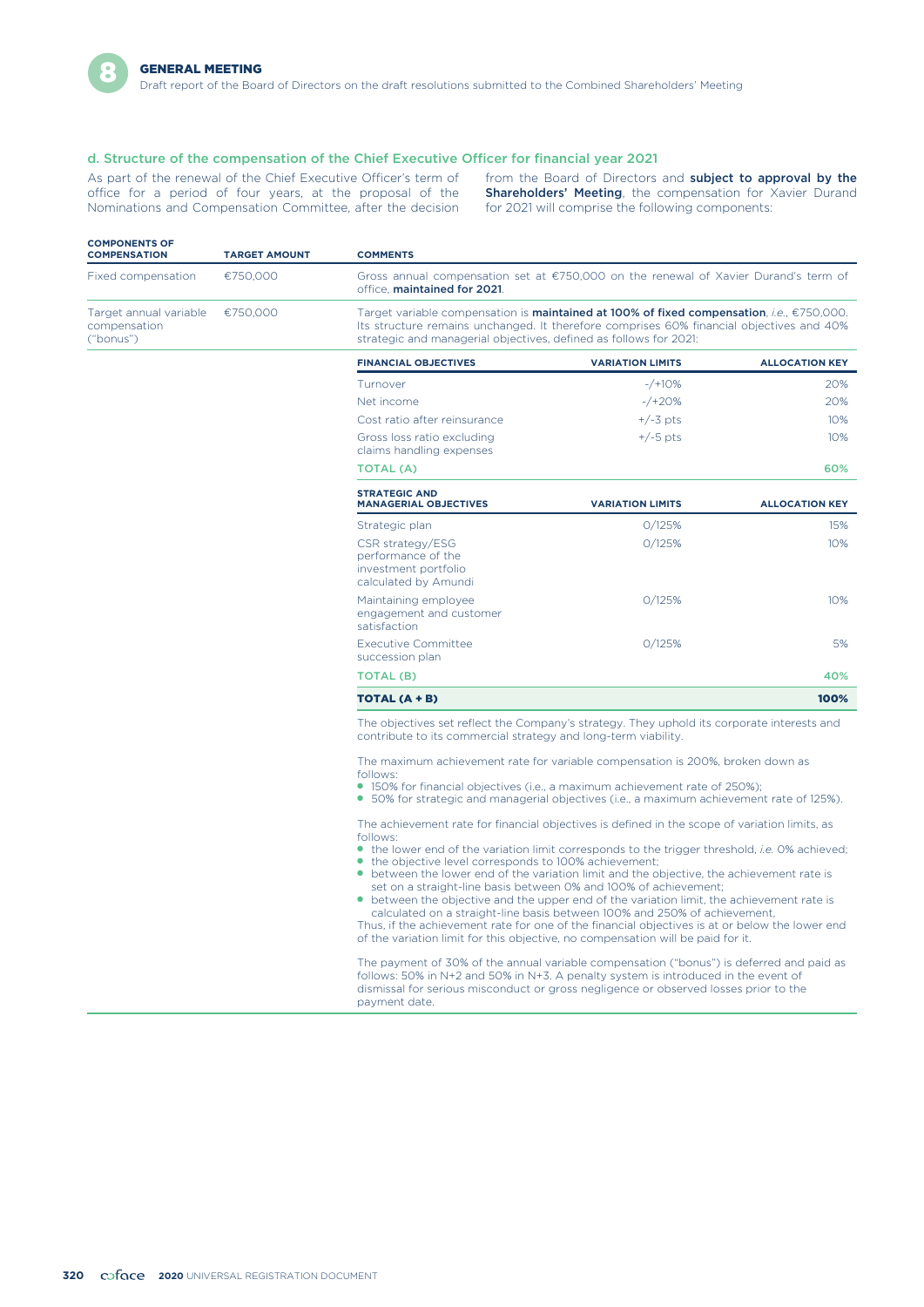

| <b>COMPONENTS OF</b><br><b>COMPENSATION</b>                                        | <b>TARGET AMOUNT</b>                                  | <b>COMMENTS</b>                                                                                                                                                                                                                                                                                                                                                                                                                                                                                                                                                                                                                                                                                                                                                                                                                                           |
|------------------------------------------------------------------------------------|-------------------------------------------------------|-----------------------------------------------------------------------------------------------------------------------------------------------------------------------------------------------------------------------------------------------------------------------------------------------------------------------------------------------------------------------------------------------------------------------------------------------------------------------------------------------------------------------------------------------------------------------------------------------------------------------------------------------------------------------------------------------------------------------------------------------------------------------------------------------------------------------------------------------------------|
| Long-term variable<br>compensation<br>(allocation of free<br>performance shares) - | €641.362<br>(value on award date)                     | 75,000 shares are awarded under the 2021 Long-Term Incentive Plan (2021 LTIP),<br>representing $\epsilon$ 641,362 on award, based on the average opening share price for the last<br>20 stock market trading sessions preceding the date of the Board meeting.                                                                                                                                                                                                                                                                                                                                                                                                                                                                                                                                                                                            |
| 2021 LTIP                                                                          |                                                       | The maximum amount of the free performance shares allocated to Xavier Durand under the<br>2021 LTIP is set at 20% of the budget allocated for the fiscal year and 125% of his fixed<br>compensation. For 2021, Xavier Durand's allocation corresponds to 16% of the maximum<br>budget allocated for the fiscal year and 85% of his fixed compensation.                                                                                                                                                                                                                                                                                                                                                                                                                                                                                                    |
|                                                                                    |                                                       | Free performance shares will be definitively vested on February 12, 2024, subject to<br>presence and performance conditions measured over the term of the plan until<br>December 31, 2023, as follows:<br>• 40% of the shares allocated will be vested subject to the relative performance of<br>COFACE SA's shares, measured by COFACE SA's Total Shareholder Return (TSR)<br>compared to the TSR of companies comprising the Euro Stoxx Assurance index over the<br>period from January 1, 2021 to December 31, 2023;<br>• 40% of the shares allocated will be vested subject to achievement of net earnings per<br>share at December 31, 2023.<br>• 20% of the shares allocated will be vested subject to the achievement of the CSR<br>criterion linked to increasing the proportion of women in senior management (Top 200)<br>at December 31, 2023. |
|                                                                                    |                                                       | A trigger threshold is set at 80% of the objective for each criterion. Thus, if the<br>achievement rate for one of the criteria is less than 80% of the objective, performance in<br>respect of this criterion will be unfulfilled.                                                                                                                                                                                                                                                                                                                                                                                                                                                                                                                                                                                                                       |
|                                                                                    |                                                       | The share vesting period is set at three years starting from February 10, 2021. The plan does<br>not include a minimum holding period.                                                                                                                                                                                                                                                                                                                                                                                                                                                                                                                                                                                                                                                                                                                    |
|                                                                                    |                                                       | The Board decided that 30% of the CEO's shares vested under the 2021 LTIP should be<br>retained until the end of his term of office or of any other role that he might hold within<br>Coface.                                                                                                                                                                                                                                                                                                                                                                                                                                                                                                                                                                                                                                                             |
|                                                                                    |                                                       | The objective of long-term variable compensation is to provide a longer-term perspective<br>on the Chief Executive Officer's action, as well as to retain their loyalty and to encourage<br>the alignment of their interests with the corporate interests of the Company and the<br>shareholders.                                                                                                                                                                                                                                                                                                                                                                                                                                                                                                                                                         |
| Other benefits                                                                     | €14,516<br>(estimate excluding<br>medical assessment) | Xavier Durand is entitled to a company vehicle and the payment of 62.5% of the<br>contributions payable to the social security regime for company managers and corporate<br>officers.                                                                                                                                                                                                                                                                                                                                                                                                                                                                                                                                                                                                                                                                     |
|                                                                                    |                                                       | He is entitled to the Group healthcare and protection schemes in place for all employees<br>and has no supplementary retirement scheme. A medical chek-up will be offered to Xavier<br>Durand in 2021.                                                                                                                                                                                                                                                                                                                                                                                                                                                                                                                                                                                                                                                    |
| <b>Target total</b><br>compensation 2021                                           | €2,155,878                                            | Subject to the approval of the shareholders' meeting                                                                                                                                                                                                                                                                                                                                                                                                                                                                                                                                                                                                                                                                                                                                                                                                      |

*\* The Board of Directors meeting of February 10, 2021 approving the financial statements for 2020 confirmed that the performance condition attached to the* 2018 Long-Term Incentive Plan (2018 LTIP) was not met; the shares awarded to Xavier Durand under this plan that were to vest and be delivered on February 15,<br>2021, representing 65,000 shares for a value of €594,198 at the

### *Severance compensation*

Should his term of office be terminated, Xavier Durand would be entitled to severance pay of an amount equal to two years' salary (fixed and variable). The reference used for the fixed portion will be the salary for the current financial year at the date his duties cease. The reference for the variable portion will be the average of the variable compensation received for the three financial years preceding the date of termination of his duties.

This severance pay will be due if the following performance criteria have been met:

- **I** achievement of at least 75% of the average annual objectives during the three financial years preceding the departure date; and
- l the Company's combined ratio after reinsurance is at most 95% on average for the three financial years preceding the departure date.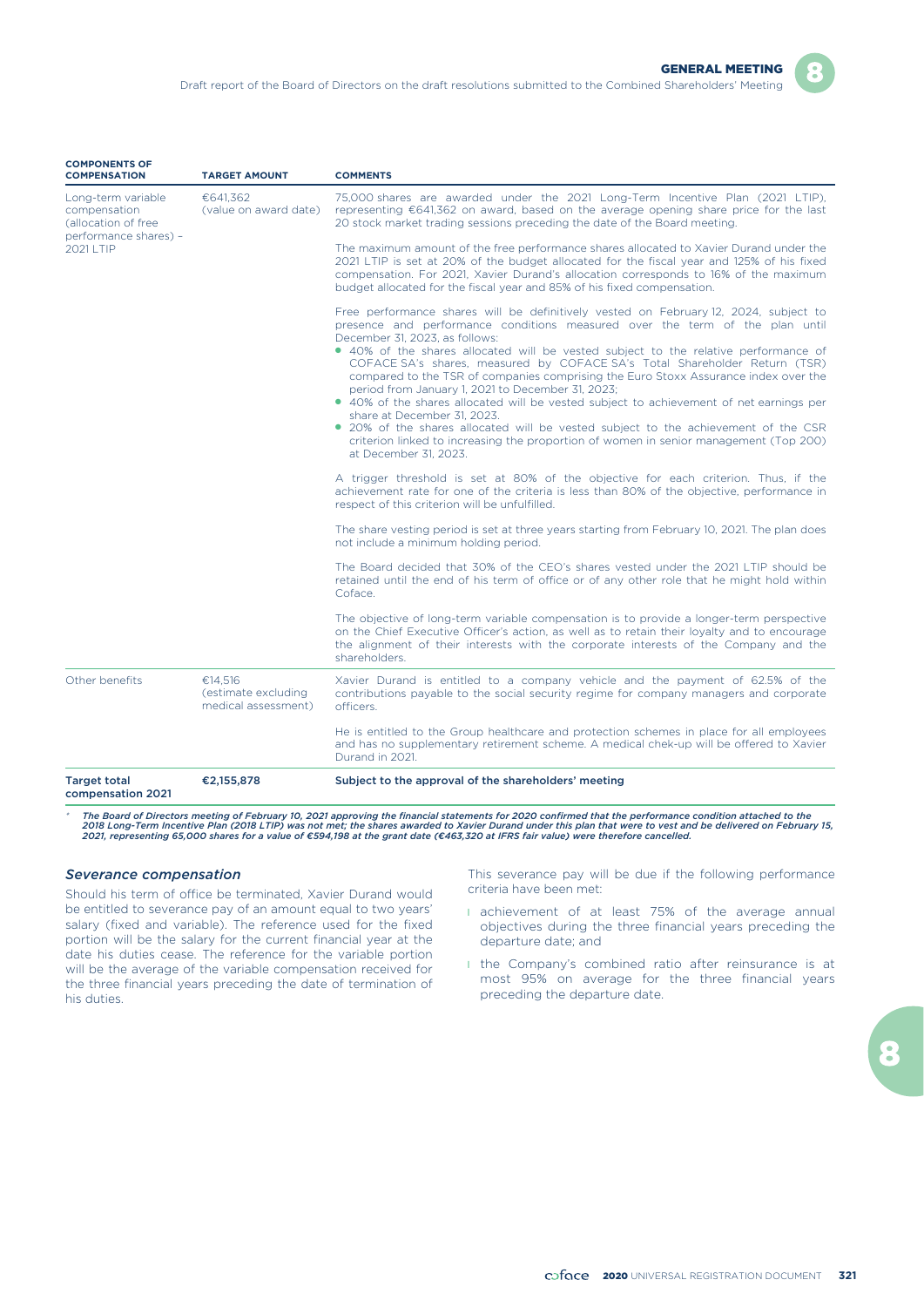If just one of the two conditions above has been fulfilled, 50% of the severance pay will be due. If neither of the conditions above has been met, no severance pay will be due. No severance pay will be paid by the Company if the corporate term is ended at Xavier Durand's initiative or in the event of termination for serious misconduct or gross negligence. The compensation components and corporate benefits governed by the regulated agreements procedure in accordance with the provisions of the French Commercial Code are subject to the approval of the Company's Shareholders' Meeting.

### Directors' compensation

#### *Principles of directors' compensation*

The Group's policy is not to allocate compensation to management representatives who perform the duties of directors in Group companies or to directors representing the principal shareholder, Natixis. The Chairman of the Board of Directors does not therefore receive any compensation for his corporate office within COFACE SA.

The compensation policy for corporate officers has been adapted to the usual practices of listed companies and guarantees the independence of directors.

Xavier Durand does not have an employment contract.

Following the renewal of his term of office in 2020, given his responsibilities as Chief Executive Officer and in order to preserve the Company's interests, the Board of Directors resolved to introduce a non-competitor clause.

It is understood that the total maximum amount paid to Xavier Durand in respect of the application of the severance compensation and the non-competitor clause may under no circumstances exceed two years' salary (fixed and variable).

#### *Components of directors' compensation*

The total annual package allocated to the compensation of directors in 2020 amounted to €450,000, divided between the Board of Directors, the Audit and Accounts Committee, the Risk Committee and the Nominations and Compensation Committee. The rules for distributing attendance fees are as follows:

|                                        |          | <b>FIXED PORTION</b><br>(per year prorata temporis<br>of the term of office) | <b>VARIABLE PORTION</b><br>(per meeting and capped*) |
|----------------------------------------|----------|------------------------------------------------------------------------------|------------------------------------------------------|
| Board of Directors                     | Members  | €8.000                                                                       | €3,000                                               |
|                                        | Chairman | €17,000                                                                      | €3,000                                               |
| Audit and Accounts Committee           | Members  | €5,000                                                                       | €2,000                                               |
|                                        | Chairman | €17,000                                                                      | €3,000                                               |
| <b>Risk Committee</b>                  | Members  | €5.000                                                                       | €2,000                                               |
|                                        | Chairman | €8,000                                                                       | €3.000                                               |
| Nominations and Compensation Committee | Members  | €3,000                                                                       | €2.000                                               |

*\* Capped:*

*- at six meetings for the Board of Directors, the Audit and Accounts Committee and the Risk Committee;*

*- at five meetings for the Nominations and Compensation Committee.*

#### a. Compensation payable to directors for 2020

|                                                                                                                                                                                 | <b>FINANCIAL YEAR 2020 - MAXIMUM GROSS</b><br><b>COMPENSATION AMOUNTS</b> |                               |                                  |
|---------------------------------------------------------------------------------------------------------------------------------------------------------------------------------|---------------------------------------------------------------------------|-------------------------------|----------------------------------|
| On the basis of six Board meetings per year;<br>six Audit and Accounts Committee meetings; six Risk Committee meetings;<br>five Nominations and Compensation Committee meetings | <b>AMOUNT OF</b><br><b>COMPENSATION</b>                                   | <b>FIXED PORTION</b><br>(in%) | <b>VARIABLE PORTION</b><br>(in%) |
| Member of the Board of Directors                                                                                                                                                | €26,000                                                                   | 31                            | 69                               |
| Member of the Board of Directors<br>+ Chairman of the Audit and Accounts Committee                                                                                              | €61,000                                                                   | 41                            | 59                               |
| Member of the Board of Directors<br>+ Member of the Audit and Accounts Committee                                                                                                | €43,000                                                                   | 30                            | 70                               |
| Member of the Board of Directors<br>+ Chairman of the Risk Committee                                                                                                            | €61,000                                                                   | 41                            | 59                               |
| Member of the Board of Directors<br>+ Member of the Risk Committee                                                                                                              | €43.000                                                                   | 30                            | 70.                              |
| Member of the Board of Directors<br>+ Chairman of the Nominations and Compensation Committee                                                                                    | €49,000                                                                   | 33                            | 67                               |
| Member of the Board of Directors<br>+ Member of the Nominations and Compensation Committee                                                                                      | €39,000                                                                   | 28                            | 72                               |